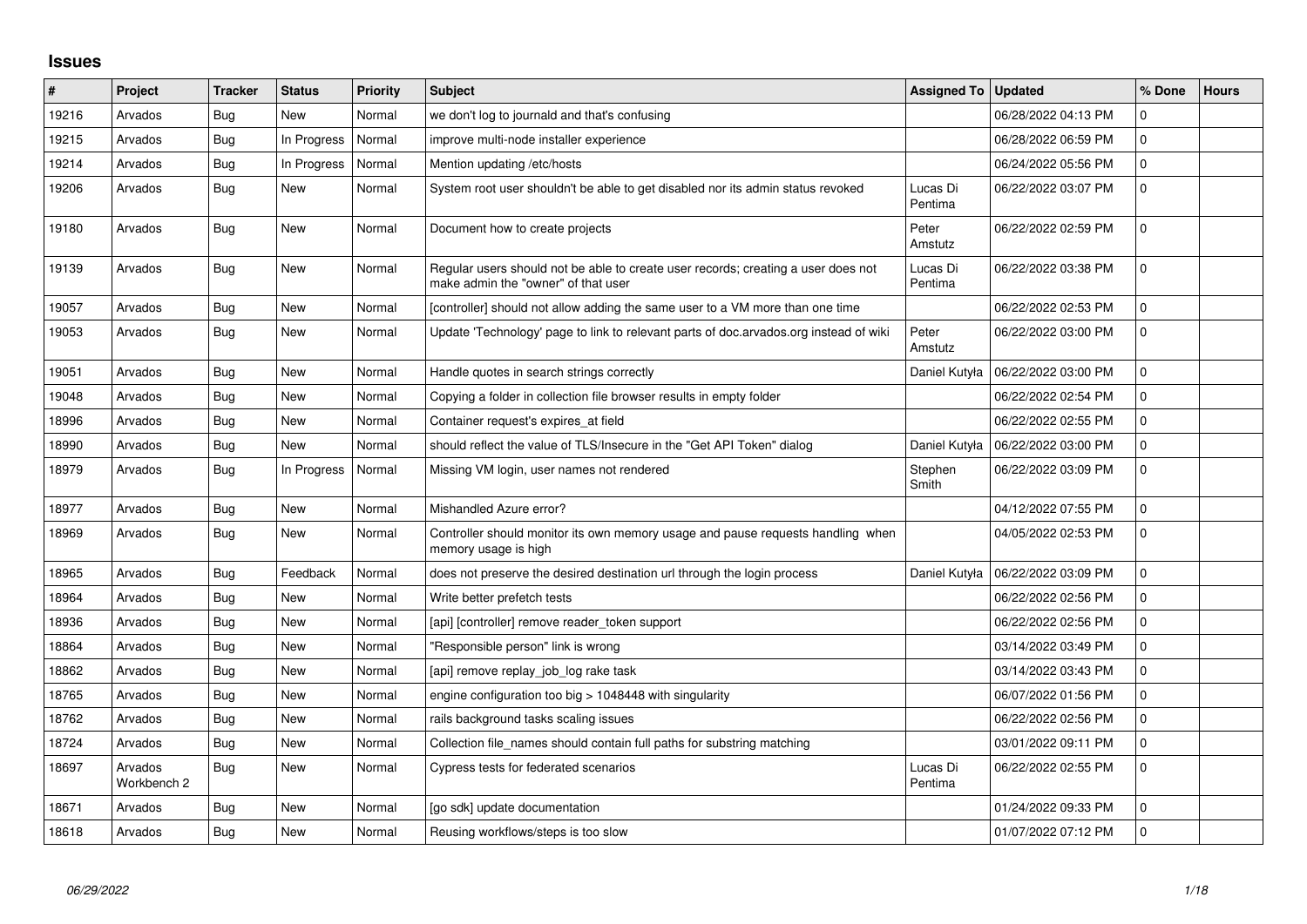| #     | Project                | <b>Tracker</b> | <b>Status</b> | <b>Priority</b> | <b>Subject</b>                                                                              | <b>Assigned To</b>  | <b>Updated</b>      | % Done      | <b>Hours</b> |
|-------|------------------------|----------------|---------------|-----------------|---------------------------------------------------------------------------------------------|---------------------|---------------------|-------------|--------------|
| 18587 | Arvados<br>Workbench 2 | <b>Bug</b>     | New           | Normal          | "Copy selected into collection" incorrect behavior                                          | Lucas Di<br>Pentima | 02/02/2022 04:00 PM | $\mathbf 0$ |              |
| 18586 | Arvados                | <b>Bug</b>     | New           | Normal          | Remove docs/code for unsupported AsyncPermissionsUpdateInterval                             |                     | 12/14/2021 04:21 PM | $\mathbf 0$ |              |
| 18563 | Arvados                | <b>Bug</b>     | New           | Normal          | [config] simplify/streamline InternalURLs/ExternalURL situation                             |                     | 06/07/2022 09:07 PM | 0           |              |
| 18501 | Arvados                | <b>Bug</b>     | <b>New</b>    | Normal          | Add option in ARV GUI to open link in new tab                                               |                     | 11/30/2021 03:43 PM | 0           |              |
| 18500 | Arvados                | <b>Bug</b>     | New           | Normal          | Arvados CV for "Study Type" property not active                                             |                     | 11/30/2021 03:41 PM | 0           |              |
| 18499 | Arvados                | <b>Bug</b>     | <b>New</b>    | Normal          | Advanced Dialog on collections shows the manifest_text as null                              |                     | 11/30/2021 03:38 PM | $\mathbf 0$ |              |
| 18498 | Arvados                | <b>Bug</b>     | New           | Normal          | WB2 collection UUID in project URL shows blank page                                         |                     | 11/30/2021 03:37 PM | 0           |              |
| 18486 | Arvados                | <b>Bug</b>     | New           | Normal          | Docker containers are always removed                                                        |                     | 12/07/2021 03:31 PM | 0           |              |
| 18481 | Arvados                | <b>Bug</b>     | <b>New</b>    | Normal          | Workbench allows setting values with leading and trailing whitespace in property<br>values  |                     | 11/26/2021 08:13 AM | $\mathbf 0$ |              |
| 18393 | Arvados                | <b>Bug</b>     | <b>New</b>    | Normal          | [workbench2] forces relogin on every new window/tab                                         |                     | 11/19/2021 02:43 PM | $\mathbf 0$ |              |
| 18385 | Arvados                | <b>Bug</b>     | New           | Normal          | arvados-server config-dump   arvados-server config-check -config=- spurious<br>warnings     |                     | 11/16/2021 09:06 PM | $\mathbf 0$ |              |
| 18371 | Arvados<br>Workbench 2 | <b>Bug</b>     | <b>New</b>    | Normal          | Handle unreachable API server better on startup                                             |                     | 11/15/2021 07:09 PM | $\mathbf 0$ |              |
| 18345 | Arvados                | <b>Bug</b>     | <b>New</b>    | Normal          | Activity script crash                                                                       |                     | 11/23/2021 09:13 PM | $\mathbf 0$ |              |
| 18334 | Arvados                | Bug            | <b>New</b>    | Normal          | Accept release info changes in docker recipes                                               |                     | 11/04/2021 03:23 PM | $\mathbf 0$ |              |
| 18311 | Arvados                | <b>Bug</b>     | New           | Normal          | [cwl] test 221 in the 1.2 conformance suite is failing on singularity                       | Peter<br>Amstutz    | 06/22/2022 02:56 PM | 0           |              |
| 18292 | Arvados                | Bug            | New           | Normal          | [cleanup] remove AssignNodeHostname from the configuration. Also from the<br>documentation. |                     | 10/22/2021 09:24 PM | $\mathbf 0$ |              |
| 18280 | Arvados                | Bug            | <b>New</b>    | Normal          | Advanced Search in ARV PROD GUI non-functional                                              |                     | 10/20/2021 04:46 PM | 0           |              |
| 18279 | Arvados                | <b>Bug</b>     | New           | Normal          | Data Collection page on 2.3.0 rc2                                                           |                     | 10/20/2021 04:45 PM | 0           |              |
| 18278 | Arvados                | <b>Bug</b>     | New           | Normal          | [k8s] start using an ingress                                                                | Ward<br>Vandewege   | 11/09/2021 07:56 PM | $\mathbf 0$ |              |
| 18266 | Arvados                | <b>Bug</b>     | New           | Normal          | Turn manual testing plan for WB2 into tickets to write cypress tests                        |                     | 06/22/2022 02:54 PM | 0           |              |
| 18262 | Arvados                | <b>Bug</b>     | New           | Normal          | [crunch-run] handle out-of-diskspace on the compute node better                             |                     | 10/08/2021 09:42 PM | $\mathbf 0$ |              |
| 18220 | Arvados                | <b>Bug</b>     | <b>New</b>    | Normal          | Support Docker ENTRYPOINT on Singularity in crunch-run                                      |                     | 09/29/2021 03:25 PM | 0           |              |
| 18214 | Arvados                | <b>Bug</b>     | New           | Normal          | global search results link to wb1 not wb2                                                   |                     | 09/28/2021 07:30 PM | 0           |              |
| 18212 | Arvados                | Bug            | New           | Normal          | Read-only users can't open file in new tab                                                  |                     | 09/28/2021 07:27 PM | l 0         |              |
| 18210 | Arvados                | <b>Bug</b>     | New           | Normal          | Create Mountainduck Bookmark files not working                                              |                     | 09/28/2021 07:14 PM | $\mathbf 0$ |              |
| 18208 | Arvados                | <b>Bug</b>     | New           | Normal          | Workbench2 search shows all sites even if just searching in one site                        |                     | 09/28/2021 07:09 PM | $\mathbf 0$ |              |
| 18204 | Arvados                | <b>Bug</b>     | New           | Normal          | Workbench2 is missing a UI that shows which group a user is member of                       |                     | 09/27/2021 08:47 PM | 0           |              |
| 18202 | Arvados<br>Workbench 2 | Bug            | New           | Normal          | User Attributes Dialog are incorrectly displayed                                            |                     | 09/27/2021 08:36 PM | $\mathbf 0$ |              |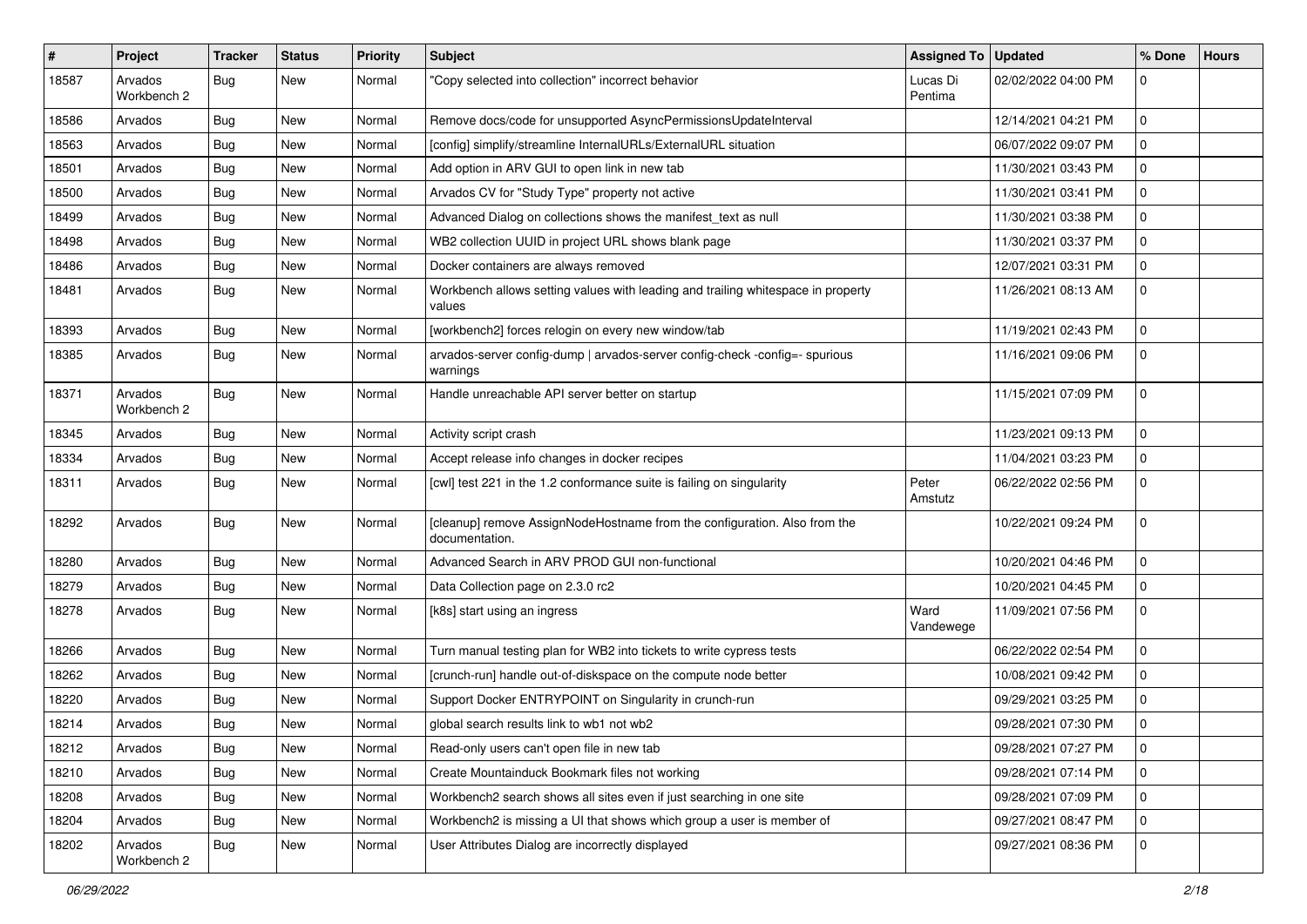| #     | Project                | <b>Tracker</b> | <b>Status</b> | <b>Priority</b> | <b>Subject</b>                                                                                                            | Assigned To   Updated |                     | % Done         | <b>Hours</b> |
|-------|------------------------|----------------|---------------|-----------------|---------------------------------------------------------------------------------------------------------------------------|-----------------------|---------------------|----------------|--------------|
| 18201 | Arvados<br>Workbench 2 | Bug            | New           | Normal          | "Shared with me" Tree keeps expanding even if I closed it intentionally                                                   |                       | 09/27/2021 08:28 PM | 0              |              |
| 18200 | Arvados<br>Workbench 2 | Bug            | <b>New</b>    | Normal          | Different content size of collection & files in wb2 vs wb                                                                 |                       | 09/27/2021 08:17 PM | $\mathbf 0$    |              |
| 18199 | Arvados                | Bug            | <b>New</b>    | Normal          | Issue with sharing settings of "open access" new projects                                                                 |                       | 09/27/2021 07:58 PM | $\overline{0}$ |              |
| 18198 | Arvados                | <b>Bug</b>     | New           | Normal          | "copy selected files into collection" function in WB2 extremely slow                                                      |                       | 09/27/2021 07:45 PM | $\mathbf 0$    |              |
| 18192 | Arvados                | Bug            | <b>New</b>    | Normal          | Advanced search is showing ROX IDs in the search field syntax instead of clear<br>values                                  |                       | 09/27/2021 07:13 PM | 0              |              |
| 18191 | Arvados                | Bug            | <b>New</b>    | Normal          | [doc] the compute node image doc does not take releases into account                                                      |                       | 09/24/2021 09:50 PM | $\Omega$       |              |
| 18170 | Arvados                | <b>Bug</b>     | <b>New</b>    | Normal          | Display of long names can be improved on WB2                                                                              |                       | 09/20/2021 06:19 PM | $\mathbf 0$    |              |
| 18168 | Arvados                | <b>Bug</b>     | New           | Normal          | Workbench2 Trash is not listing all trashed items                                                                         |                       | 09/20/2021 06:14 PM | $\mathbf 0$    |              |
| 18167 | Arvados                | Bug            | <b>New</b>    | Normal          | Files in collection are not sorted                                                                                        |                       | 09/20/2021 05:38 PM | $\mathbf 0$    |              |
| 18166 | Arvados                | <b>Bug</b>     | <b>New</b>    | Normal          | [Release] Auto-sync the arvados gem dependencies on RailsAPI and Workbench1                                               |                       | 11/10/2021 04:14 PM | $\mathbf 0$    |              |
| 18161 | Arvados                | <b>Bug</b>     | New           | Normal          | [a-d-c] the arvados_dispatchcloud_queue_entries prometheus metric should report<br>actual instance types                  |                       | 09/16/2021 04:41 PM | $\mathbf 0$    |              |
| 18118 | Arvados                | Bug            | New           | Normal          | investigate separate socket timeouts waiting for connection and HTTP response in<br>Python SDK                            |                       | 09/08/2021 03:22 PM | $\mathbf 0$    |              |
| 18114 | Arvados                | <b>Bug</b>     | <b>New</b>    | Normal          | [a-d-c] slow down retries when CreateInstance returns non-quota/non-throttle errors                                       |                       | 09/07/2021 06:11 PM | $\overline{0}$ |              |
| 18101 | Arvados                | Bug            | New           | Normal          | [a-d-c] [AWS] add option to spin up (spot) instances in more/all availability zones in<br>the region                      |                       | 09/03/2021 08:16 PM | $\mathbf 0$    |              |
| 18075 | Arvados                | Bug            | <b>New</b>    | Normal          | arvados-dispatch-cloud should respect Containers.MaxComputeVMs                                                            |                       | 08/30/2021 07:33 PM | $\overline{0}$ |              |
| 18019 | Arvados                | <b>Bug</b>     | New           | Normal          | [deployment][arvados-formula] selinux breaks many installation steps                                                      |                       | 08/12/2021 06:31 PM | $\mathbf 0$    |              |
| 18016 | Arvados                | <b>Bug</b>     | New           | Normal          | [api] remove unused last_used_at and last_used_by_ip_address columns on<br>api_client_authorizations table                |                       | 08/12/2021 02:52 PM | $\mathbf 0$    |              |
| 18011 | Arvados                | <b>Bug</b>     | New           | Normal          | [packaging][centos7] systemctl daemon-reload should be run by the post-inst script<br>when upgrading packages on centos 7 |                       | 08/13/2021 12:07 AM | $\mathbf 0$    |              |
| 18009 | Arvados                | <b>Bug</b>     | New           | Normal          | [controller] always returns an empty "unsigned manifest text" field for collections                                       |                       | 08/11/2021 05:15 PM | $\mathbf 0$    |              |
| 18008 | Arvados                | Bug            | <b>New</b>    | Normal          | [api] reqid not always being recorded in the api server log                                                               |                       | 08/11/2021 05:06 PM | $\mathbf 0$    |              |
| 18000 | Arvados                | Bug            | <b>New</b>    | Normal          | [deduplicationreport] negative number in the "saved by Keep deduplication" report                                         |                       | 08/10/2021 01:27 PM | $\overline{0}$ |              |
| 17942 | Arvados                | <b>Bug</b>     | New           | Normal          | [arv-mount] requests manifest text multiple times when mounting collection                                                |                       | 08/09/2021 03:41 PM | $\mathbf 0$    |              |
| 17941 | Arvados                | <b>Bug</b>     | New           | Normal          | [ws] memory management issues                                                                                             |                       | 08/09/2021 03:40 PM | 0              |              |
| 17940 | Arvados                | Bug            | New           | Normal          | [controller] memory management issues                                                                                     |                       | 08/09/2021 03:40 PM | 0              |              |
| 17938 | Arvados                | Bug            | New           | Normal          | [deployment][arvados-formula] shell node centos-7 packages                                                                | Javier Bértoli        | 07/23/2021 07:08 PM | $\mathbf 0$    |              |
| 17937 | Arvados                | Bug            | New           | Normal          | [workbench] uploader is hardcoded to X-Keep-Desired-Replicas: 2                                                           |                       | 08/13/2021 04:40 AM | 0              |              |
| 17918 | Arvados                | <b>Bug</b>     | New           | Normal          | cwltool 'id' changes packing behavior                                                                                     | Peter<br>Amstutz      | 06/22/2022 02:56 PM | 0              |              |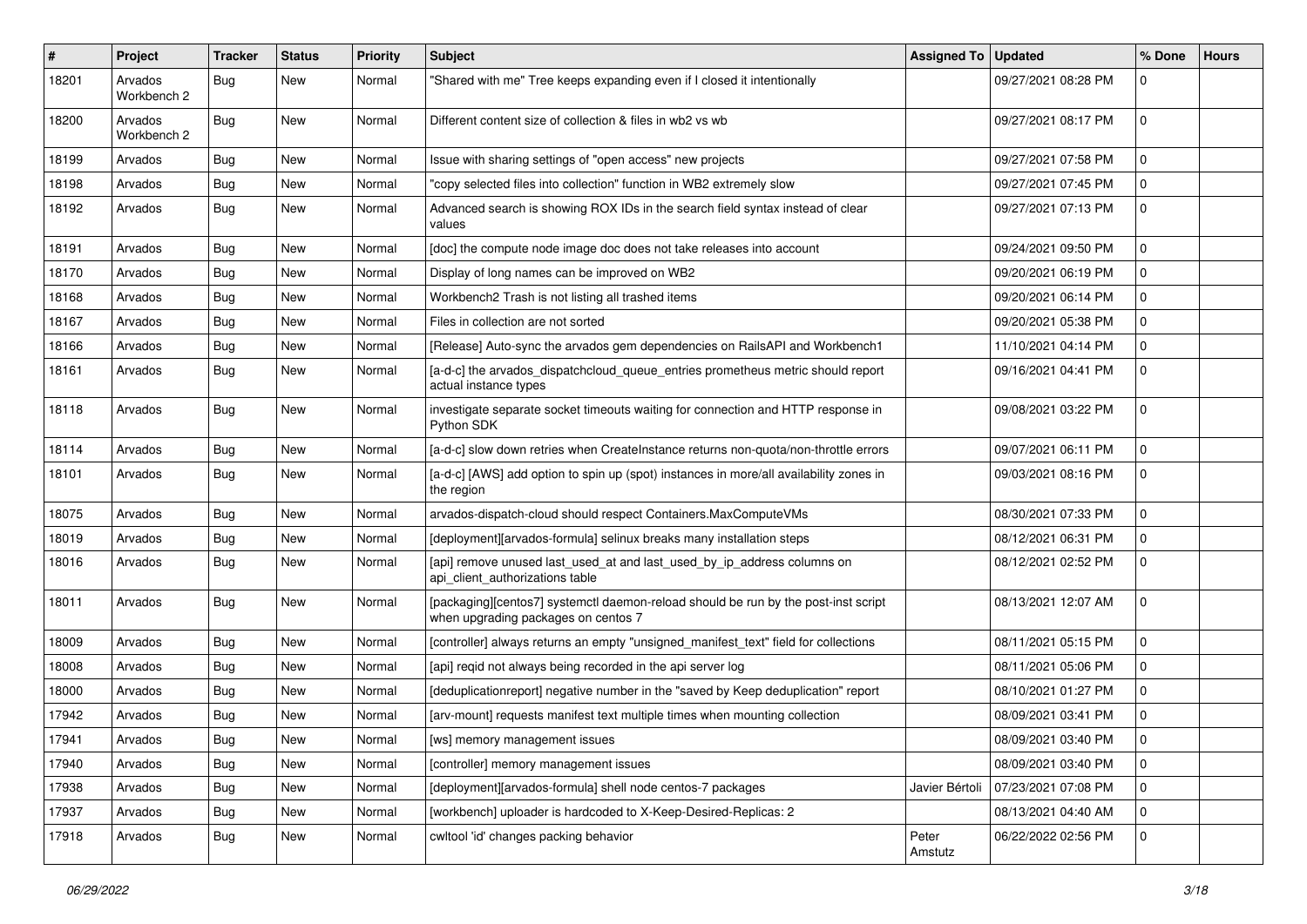| #     | Project | <b>Tracker</b> | <b>Status</b> | Priority | Subject                                                                                                                                       | Assigned To       | <b>Updated</b>      | % Done      | <b>Hours</b> |
|-------|---------|----------------|---------------|----------|-----------------------------------------------------------------------------------------------------------------------------------------------|-------------------|---------------------|-------------|--------------|
| 17878 | Arvados | <b>Bug</b>     | New           | Normal   | [container shell] confusing error "channel 3: bad ext data" when forwarding tcp traffic<br>into a container with API: false                   |                   | 07/08/2021 05:21 PM | $\mathbf 0$ |              |
| 17859 | Arvados | <b>Bug</b>     | New           | Normal   | When @AutoSetupNewUsers: true@ new users' username is added as email                                                                          |                   | 08/02/2021 12:23 PM | $\mathbf 0$ |              |
| 17846 | Arvados | <b>Bug</b>     | New           | Normal   | [tutorial] inconsistencies/roadbumps                                                                                                          | Ward<br>Vandewege | 06/22/2022 02:56 PM | $\mathbf 0$ |              |
| 17845 | Arvados | Bug            | <b>New</b>    | Normal   | [tutorial] reuse is not working                                                                                                               |                   | 06/22/2022 02:56 PM | 0           |              |
| 17786 | Arvados | Bug            | <b>New</b>    | Normal   | [deployment][webshell][shellinabox] centos 7's shellinabox is not pam-enabled                                                                 |                   | 07/09/2021 07:29 PM | $\mathbf 0$ |              |
| 17780 | Arvados | Bug            | New           | Normal   | [a-d-c] when toggling UsePreemptibleInstances, existing containers that are runnable<br>generate lots of errors                               |                   | 07/06/2021 09:07 PM | $\mathbf 0$ |              |
| 17775 | Arvados | <b>Bug</b>     | New           | Normal   | [a-d-c] the user should be able to see when preemptible nodes get shut down and the<br>running container requeued                             |                   | 12/14/2021 09:01 PM | $\mathbf 0$ |              |
| 17771 | Arvados | Bug            | New           | Normal   | [a-d-c] when a cluster supports preemptible nodes, there should be a knob to allow<br>the user to choose the use of preemptible nodes, or not |                   | 07/06/2021 09:08 PM | $\mathbf 0$ |              |
| 17764 | Arvados | Bug            | New           | Normal   | [arv-put] progress update does not refresh frequently enough                                                                                  |                   | 07/06/2021 09:08 PM | $\mathbf 0$ |              |
| 17759 | Arvados | Bug            | <b>New</b>    | Normal   | [Keep] azure blob driver 404 errors are weird                                                                                                 |                   | 07/06/2021 09:08 PM | $\mathbf 0$ |              |
| 17746 | Arvados | Bug            | New           | Normal   | Long lines in the WB2 logs are wrapped messing up the viewport                                                                                |                   | 06/01/2021 09:50 PM | $\mathbf 0$ |              |
| 17745 | Arvados | Bug            | New           | Normal   | [config] arvados-server config-dump with ec2 driver has confusing output                                                                      |                   | 07/06/2021 09:08 PM | 0           |              |
| 17741 | Arvados | <b>Bug</b>     | <b>New</b>    | Normal   | Golang SDK CollectionFileSystem uses time.Now() as default Last-Modified for all<br>collections identified by portable data hash              |                   | 06/04/2021 03:30 PM | $\mathbf 0$ |              |
| 17681 | Arvados | Bug            | <b>New</b>    | Normal   | [controller] seems to have a really long timeout for its db connection                                                                        |                   | 06/08/2021 05:52 PM | $\mathbf 0$ |              |
| 17674 | Arvados | Bug            | <b>New</b>    | Normal   | add profiling infrastructure to Rails API server                                                                                              |                   | 06/08/2021 05:53 PM | 0           |              |
| 17597 | Arvados | Bug            | New           | Normal   | [keep-web] Improve error response when AnonymousUserToken not configured and<br>no token provided by client                                   |                   | 04/28/2021 06:24 PM | $\mathbf 0$ |              |
| 17584 | Arvados | Bug            | <b>New</b>    | Normal   | Permission dialog should indicate that permissions are inherited                                                                              |                   | 04/26/2021 02:11 PM | $\mathbf 0$ |              |
| 17580 | Arvados | Bug            | New           | Normal   | multi-select for inputs in workflow doesn't work anymore                                                                                      |                   | 04/23/2021 01:55 PM | 0           |              |
| 17578 | Arvados | Bug            | <b>New</b>    | Normal   | Global search results presentation in WB2                                                                                                     |                   | 04/23/2021 01:51 PM | $\mathbf 0$ |              |
| 17577 | Arvados | Bug            | New           | Normal   | Current description not shown under Edit Project                                                                                              |                   | 04/22/2021 06:55 AM | $\mathbf 0$ |              |
| 17576 | Arvados | <b>Bug</b>     | <b>New</b>    | Normal   | Copy collection link includes style                                                                                                           |                   | 04/22/2021 06:54 AM | $\mathbf 0$ |              |
| 17575 | Arvados | Bug            | <b>New</b>    | Normal   | "Shared with me" Tree keeps expanding even if I closed it intentionally                                                                       |                   | 04/22/2021 06:51 AM | 0           |              |
| 17561 | Arvados | Bug            | New           | Normal   | [arvados-dispatch-cloud] inst.SetTags() and inst.Destroy() should respect rate-limiting<br>responses from cloud provider                      |                   | 06/02/2021 08:02 PM | 0           |              |
| 17494 | Arvados | Bug            | New           | Normal   | Still updating users from login cluster when nothing changed                                                                                  |                   | 03/22/2021 04:00 PM | $\mathbf 0$ |              |
| 17434 | Arvados | <b>Bug</b>     | New           | High     | project not shown in hierarchy on the left of wb2                                                                                             |                   | 03/15/2021 02:35 PM | $\mathbf 0$ |              |
| 17433 | Arvados | Bug            | New           | Normal   | Long picklists hide typing field in WB2                                                                                                       |                   | 03/01/2021 09:06 PM | $\mathbf 0$ |              |
| 17428 | Arvados | <b>Bug</b>     | New           | Normal   | [deployment] arvados-api-server fails to re-install/upgrade if the postgresql-client and<br>the server versions differ                        |                   | 07/06/2021 09:08 PM | $\mathbf 0$ |              |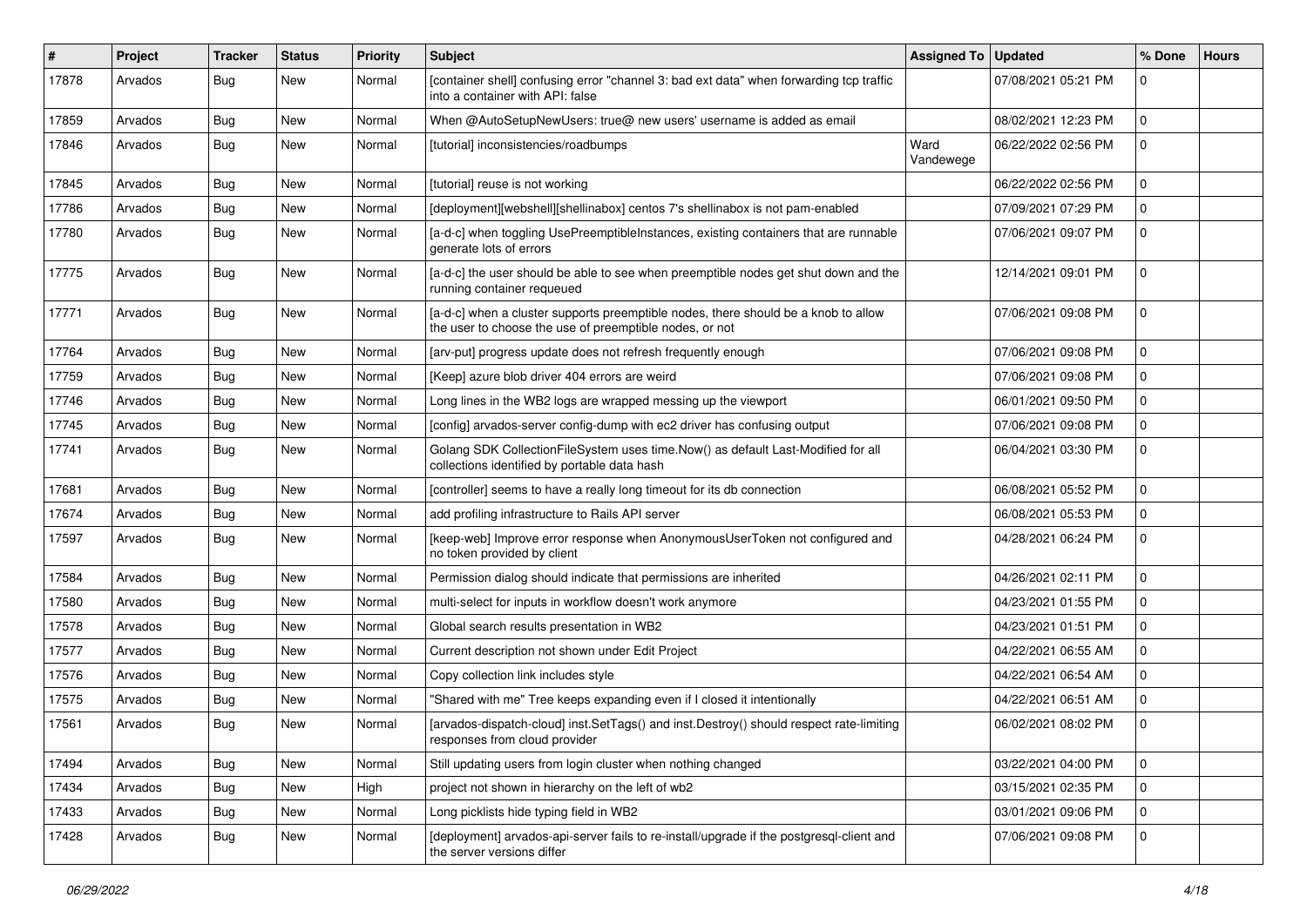| #     | Project                | Tracker    | <b>Status</b> | <b>Priority</b> | <b>Subject</b>                                                                                                   | <b>Assigned To</b> | <b>Updated</b>      | % Done      | <b>Hours</b> |
|-------|------------------------|------------|---------------|-----------------|------------------------------------------------------------------------------------------------------------------|--------------------|---------------------|-------------|--------------|
| 17424 | Arvados                | <b>Bug</b> | New           | Normal          | [API] group contents endpoint edge cases with filter on uuid                                                     |                    | 03/08/2021 08:48 PM | $\Omega$    |              |
| 17416 | Arvados<br>Workbench 2 | Bug        | New           | Normal          | Make sure dev packages don't get included when making the production build                                       |                    | 02/19/2021 07:45 PM | $\mathbf 0$ |              |
| 17413 | Arvados                | Bug        | New           | Normal          | [arv-mount] Exit (instead of undefined behavior) after unhandled exception                                       |                    | 07/06/2021 09:08 PM | $\mathbf 0$ |              |
| 17400 | Arvados<br>Workbench 2 | Bug        | New           | Normal          | Directly shared collections are displayed as "read-only"                                                         |                    | 02/17/2021 10:37 PM | l 0         |              |
| 17396 | Arvados                | Bug        | New           | High            | Favorites copy dialog further issues                                                                             |                    | 02/16/2021 10:31 PM | $\mathbf 0$ |              |
| 17381 | Arvados                | <b>Bug</b> | New           | Normal          | [playground] [wb2] add a redirect                                                                                |                    | 02/12/2021 04:34 PM | $\mathbf 0$ |              |
| 17358 | Arvados                | <b>Bug</b> | New           | Normal          | [wb2] mis-placed label?                                                                                          |                    | 07/06/2021 09:08 PM | $\Omega$    |              |
| 17357 | Arvados                | <b>Bug</b> | New           | Normal          | [wb2] ssh keys for admin user list all of them (in the user tab)                                                 |                    | 07/06/2021 09:08 PM | $\mathbf 0$ |              |
| 17347 | Arvados                | <b>Bug</b> | New           | Normal          | crunch-run --list fatal error out of memory                                                                      |                    | 02/05/2021 05:22 PM | $\mathbf 0$ |              |
| 17345 | Arvados                | <b>Bug</b> | New           | Normal          | [boot] handle dependency upgrades better in "arvados-package build"                                              |                    | 07/06/2021 09:12 PM | $\mathbf 0$ |              |
| 17314 | Arvados                | <b>Bug</b> | New           | Normal          | [API] [controller] [Workbench] 404 on foreign user UUID in admin interface                                       |                    | 07/06/2021 09:08 PM | $\mathbf 0$ |              |
| 17300 | Arvados                | <b>Bug</b> | New           | High            | array of array of File causes 'NoneType' object has no attribute 'resolved'                                      |                    | 01/29/2021 02:19 PM | $\mathbf 0$ |              |
| 17291 | Arvados                | Bug        | <b>New</b>    | Normal          | Copy selected to collection issue                                                                                |                    | 01/25/2021 04:59 PM | $\mathbf 0$ |              |
| 17275 | Arvados                | <b>Bug</b> | New           | Normal          | Move Go Arvados RPC module into Go SDK & migrate to new API                                                      |                    | 01/20/2021 04:36 PM | $\mathbf 0$ |              |
| 17244 | Arvados                | <b>Bug</b> | New           | Normal          | Make sure cgroupsV2 works with Arvados                                                                           |                    | 01/19/2021 06:43 PM | $\mathbf 0$ |              |
| 17195 | Arvados<br>Workbench 2 | <b>Bug</b> | <b>New</b>    | Normal          | workbench2/static/js/main.ad432f16.js has c97qk.arvadosapi.com hardcoded                                         |                    | 12/05/2020 07:41 PM | $\mathbf 0$ |              |
| 17186 | Arvados                | <b>Bug</b> | New           | Normal          | [dispatch] broken node logs should also be copied to a-d-c logs                                                  |                    | 12/02/2020 05:49 PM | $\mathbf 0$ |              |
| 17168 | Arvados                | Bug        | In Progress   | Normal          | Add some basic documentation about wb2 to user guide                                                             | Sarah<br>Zaranek   | 11/30/2020 09:28 PM | $\mathbf 0$ |              |
| 17160 | Arvados                | <b>Bug</b> | New           | Normal          | [packaging] upgrade run_upload_packages.py to use twine for upload to PyPI                                       |                    | 11/23/2020 04:28 PM | $\mathbf 0$ |              |
| 17159 | Arvados                | <b>Bug</b> | New           | Normal          | [build] make build-packages-python-ruby run on a Jenkins satellite                                               |                    | 11/23/2020 04:25 PM | 0           |              |
| 17158 | Arvados                | <b>Bug</b> | <b>New</b>    | Normal          | Cannot execute a registered CommandLineTool, only Workflow                                                       |                    | 11/23/2020 04:20 PM | $\mathbf 0$ |              |
| 17157 | Arvados                | <b>Bug</b> | <b>New</b>    | Normal          | Workbench should have all collection updates result in new versions                                              |                    | 11/23/2020 04:22 PM | $\mathbf 0$ |              |
| 17153 | Arvados                | <b>Bug</b> | New           | Normal          | Displays "Your project is empty." instead of "Nothing matched the search" when a<br>search doesn't find anything |                    | 11/19/2020 08:16 PM | $\mathbf 0$ |              |
| 17074 | Arvados                | Bug        | New           | Normal          | Use count=none & keyset paging                                                                                   |                    | 11/03/2020 09:15 PM | $\mathbf 0$ |              |
| 17073 | Arvados                | Bug        | New           | Normal          | Permission links originating from users should only update that user                                             | Peter<br>Amstutz   | 02/02/2021 06:32 PM | l 0         |              |
| 17052 | Arvados                | Bug        | In Progress   | Normal          | arvados-server replaces run test services.py                                                                     |                    | 10/28/2020 04:37 PM | 0           |              |
| 17041 | Arvados                | <b>Bug</b> | New           | Normal          | Upload doesn't work on arvbox-demo                                                                               |                    | 10/22/2020 08:05 PM | $\mathbf 0$ |              |
| 17005 | Arvados                | <b>Bug</b> | New           | Normal          | CWL v1.2 Conformance test 83 failed twice on the new Arvados Playground                                          |                    | 10/14/2020 04:19 PM | 0           |              |
| 16973 | Arvados                | Bug        | New           | Normal          | No "disable re-use" option when running a newly registered workflow                                              |                    | 10/07/2020 06:46 PM | 0           |              |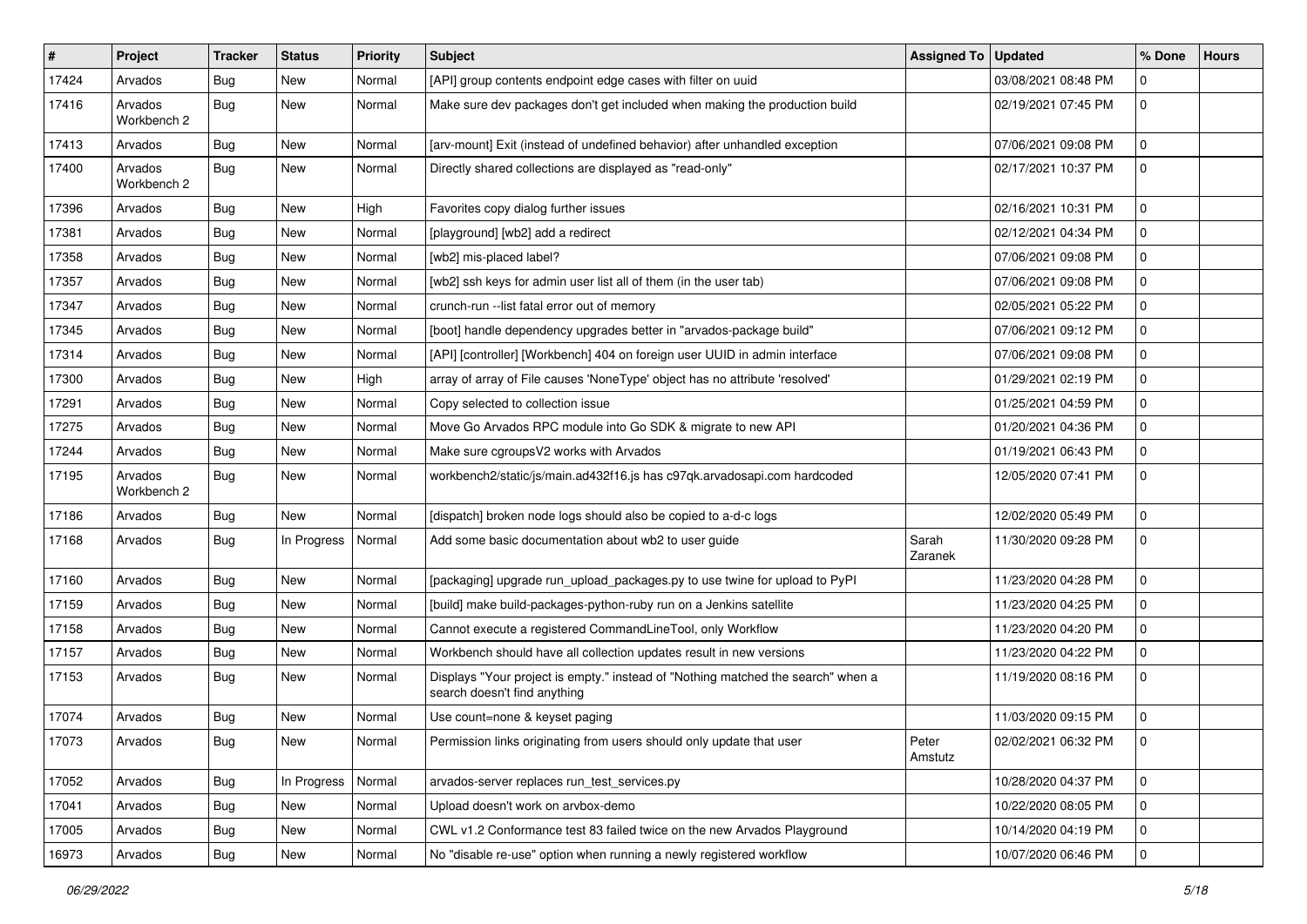| $\#$  | Project                | <b>Tracker</b> | <b>Status</b> | <b>Priority</b> | <b>Subject</b>                                                                                                  | <b>Assigned To</b>  | <b>Updated</b>      | % Done       | <b>Hours</b> |
|-------|------------------------|----------------|---------------|-----------------|-----------------------------------------------------------------------------------------------------------------|---------------------|---------------------|--------------|--------------|
| 16972 | Arvados                | Bug            | <b>New</b>    | Normal          | Container request page doesn't refresh                                                                          |                     | 10/07/2020 06:33 PM | $\mathbf 0$  |              |
| 16970 | Arvados                | Bug            | <b>New</b>    | Normal          | "Shared" option in sharing dialog is confusing                                                                  |                     | 10/07/2020 06:30 PM | $\mathbf 0$  |              |
| 16969 | Arvados<br>Workbench 2 | Bug            | <b>New</b>    | Normal          | User with can_manage access can drop own permissions by making "private"                                        |                     | 09/10/2021 01:33 PM | $\mathbf 0$  |              |
| 16933 | Arvados                | Bug            | <b>New</b>    | Normal          | [login federation] post-trashing collection UX bug                                                              |                     | 09/30/2020 04:49 PM | $\mathbf 0$  |              |
| 16932 | Arvados                | Bug            | <b>New</b>    | Normal          | [login federation] trashing collections: snackbar issues                                                        |                     | 10/02/2020 03:31 PM | $\mathbf 0$  |              |
| 16931 | Arvados                | Bug            | <b>New</b>    | Normal          | [login federation] Not Found modal when looking at trashed collection                                           |                     | 09/30/2020 04:39 PM | $\mathbf 0$  |              |
| 16888 | Arvados                | Bug            | In Progress   | Normal          | Federate container token cannot access resources on other clusters                                              | Tom Clegg           | 06/28/2022 04:46 PM | $\mathbf 0$  |              |
| 16867 | Arvados                | Bug            | <b>New</b>    | Normal          | Rust SDK                                                                                                        |                     | 09/23/2020 09:04 AM | $\mathbf 0$  |              |
| 16853 | Arvados                | Bug            | New           | Normal          | [arvbox] various bugs                                                                                           |                     | 09/18/2020 08:55 PM | $\mathbf 0$  |              |
| 16852 | Arvados                | Bug            | <b>New</b>    | Normal          | [keep-balance] replication level distribution should account for volumes' built-in<br>replication               |                     | 07/06/2021 09:12 PM | $\mathbf 0$  |              |
| 16851 | Arvados                | Bug            | <b>New</b>    | Normal          | [keep-balance] "underreplicated blocks" are overcounted in log messages                                         |                     | 07/06/2021 09:12 PM | $\Omega$     |              |
| 16832 | Arvados                | <b>Bug</b>     | New           | Normal          | replace linkchecker in our build environment                                                                    | Ward<br>Vandewege   | 11/04/2020 05:23 PM | $\mathbf{0}$ |              |
| 16830 | Arvados                | <b>Bug</b>     | <b>New</b>    | Normal          | [keep-web] S3 PutObject response should have content MD5                                                        |                     | 07/06/2021 09:12 PM | $\mathbf{0}$ |              |
| 16805 | Arvados                | Bug            | <b>New</b>    | Normal          | "enter" dismisses setup dialog instead of submitting                                                            |                     | 09/08/2020 08:46 PM | $\Omega$     |              |
| 16771 | Arvados                | <b>Bug</b>     | <b>New</b>    | Normal          | [keepstore,arvados-dispatch-cloud] Driver parameter should be specified consistently                            |                     | 08/26/2020 10:07 PM | $\mathbf 0$  |              |
| 16682 | Arvados                | Bug            | <b>New</b>    | Normal          | Missing nodejs should not be a fatal error for submitting a workflow                                            | Nico César          | 06/07/2021 03:01 PM | $\mathbf{0}$ |              |
| 16658 | Arvados                | Bug            | <b>New</b>    | Normal          | [Bug] "Move/Copy To" Dialog does not list all possible target locations.                                        |                     | 07/30/2020 05:31 PM | $\mathbf 0$  |              |
| 16656 | Arvados                | <b>Bug</b>     | <b>New</b>    | Normal          | Arvados bug (GUI): Favorites not displayed in ARV move function                                                 |                     | 07/30/2020 05:29 PM | $\Omega$     |              |
| 16633 | Arvados                | Bug            | <b>New</b>    | Normal          | "Arvados VM" is not defined in the docs                                                                         |                     | 07/26/2020 10:53 AM | $\mathbf 0$  |              |
| 16614 | Arvados                | Bug            | <b>New</b>    | Normal          | Submitting workflows with large numbers of file inputs is very slow                                             |                     | 11/03/2020 08:10 PM | $\mathbf{0}$ |              |
| 16566 | Arvados                | Bug            | <b>New</b>    | Normal          | [cli] can't create a token when using a token created with create_superuser_token.rb                            |                     | 07/06/2021 09:08 PM | $\mathbf 0$  |              |
| 16556 | Arvados                | Bug            | <b>New</b>    | Normal          | Template for Workflow Displaying Last Step instead of Main on Workbench                                         |                     | 06/23/2020 01:16 AM | $\Omega$     |              |
| 16510 | Arvados                | <b>Bug</b>     | <b>New</b>    | Normal          | Indirectly trashed item's context menu show editable actions                                                    | Lucas Di<br>Pentima | 02/02/2021 06:33 PM | $\Omega$     |              |
| 16448 | Arvados                | Bug            | New           | Normal          | Validation should detect input/output parameter name collisions.                                                |                     | 05/18/2020 09:50 PM | $\Omega$     |              |
| 16436 | Arvados                | <b>Bug</b>     | <b>New</b>    | Normal          | [install] Ensure postgresql has en_US.UTF-8 collation                                                           |                     | 05/18/2020 03:12 PM | $\mathbf 0$  |              |
| 16426 | Arvados                | Bug            | <b>New</b>    | Normal          | [arv-put] should calculate (worst case) manifest size up front before upload, and abort<br>when it is too large |                     | 07/06/2021 09:08 PM | $\mathbf 0$  |              |
| 16409 | Arvados                | Bug            | <b>New</b>    | Normal          | User tool runs out of memory and is killed; job still reported as being successful                              |                     | 05/06/2020 01:52 PM | $\mathbf 0$  |              |
| 16401 | Arvados                | <b>Bug</b>     | <b>New</b>    | Normal          | Provenance graph not correctly capturing scatter/gather                                                         |                     | 05/04/2020 12:10 PM | $\mathbf 0$  |              |
| 16400 | Arvados                | Bug            | <b>New</b>    | Normal          | Project Description editing lacks preview mode and lacks formatting instructions                                |                     | 05/03/2020 08:50 AM | $\mathbf 0$  |              |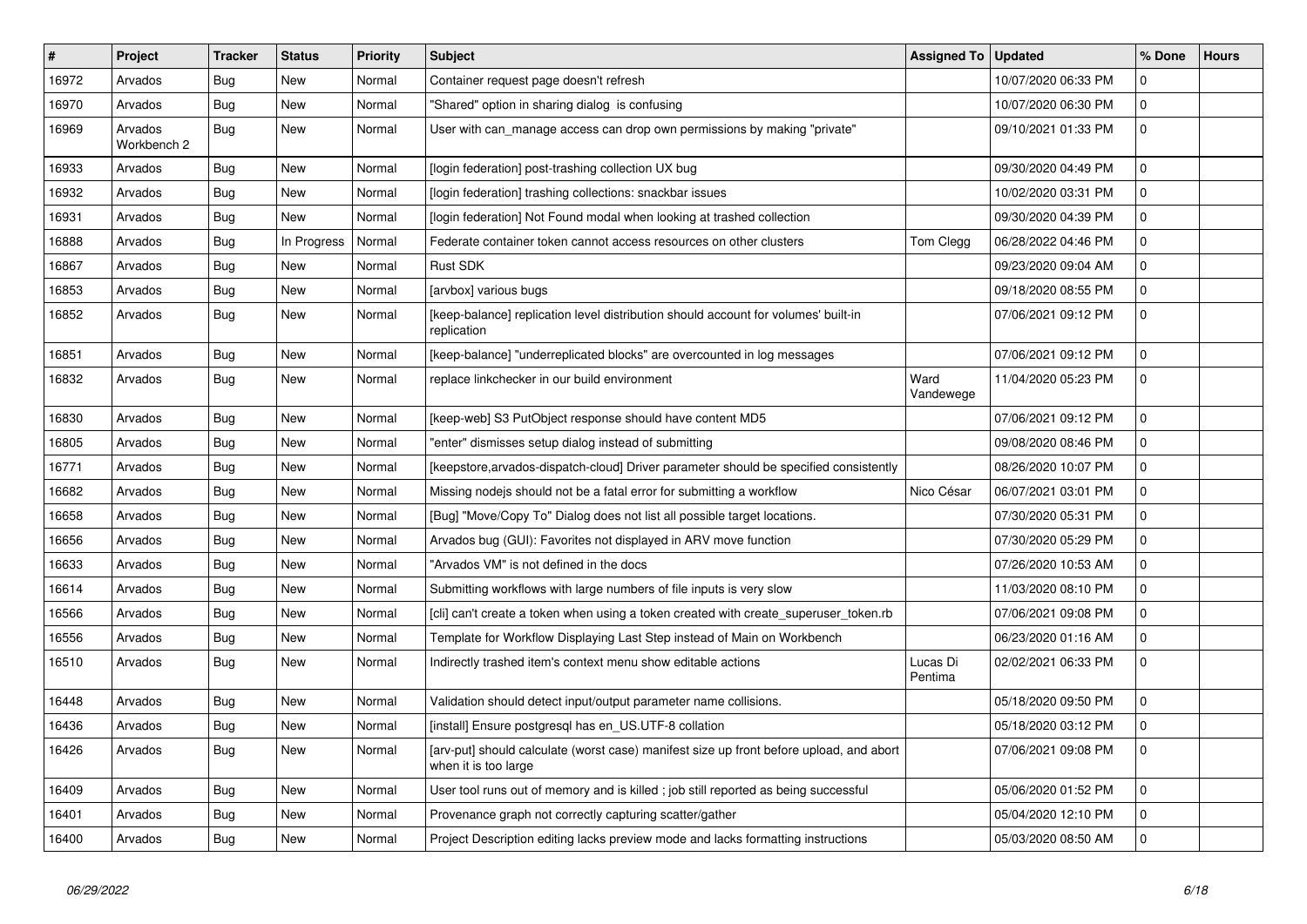| $\#$  | Project                | <b>Tracker</b> | <b>Status</b> | <b>Priority</b> | <b>Subject</b>                                                                                                                                                                           | Assigned To   | <b>Updated</b>      | % Done       | <b>Hours</b> |
|-------|------------------------|----------------|---------------|-----------------|------------------------------------------------------------------------------------------------------------------------------------------------------------------------------------------|---------------|---------------------|--------------|--------------|
| 16371 | Arvados                | Bug            | New           | Normal          | <arvadosmodel::unresolvablecontainererror: "arvados="" docker="" image="" jobs"="" not<br="">found&gt; (req-3ni7i1prpb9v3ii8ux3b) [API: 422]</arvadosmodel::unresolvablecontainererror:> |               | 04/25/2020 04:01 PM | 0            |              |
| 16370 | Arvados                | Bug            | New           | Normal          | data collections from sub projects not listed in the workflow configurator                                                                                                               |               | 04/25/2020 12:12 PM | 0            |              |
| 16368 | Arvados                | <b>Bug</b>     | <b>New</b>    | Normal          | https://docs.arvados.org/ should redirect to https://doc.arvados.org/                                                                                                                    |               | 04/25/2020 11:49 AM | $\mathbf 0$  |              |
| 16367 | Arvados                | Bug            | <b>New</b>    | Normal          | forced download of arvados/jobs to client                                                                                                                                                |               | 05/01/2020 04:19 PM | 0            |              |
| 16346 | Arvados                | <b>Bug</b>     | New           | Normal          | Determine best practices for error wrapping in Go                                                                                                                                        |               | 04/22/2020 03:26 PM | 0            |              |
| 16344 | Arvados                | <b>Bug</b>     | <b>New</b>    | Normal          | Better logging of token rejection                                                                                                                                                        |               | 10/07/2020 04:07 PM | $\mathbf 0$  |              |
| 16338 | Arvados                | <b>Bug</b>     | New           | Normal          | https://workbench.lugli.arvadosapi.com/container_requests/lugli-xvhdp-moafm8p5e16<br>ul55 no way to see the CWL input object                                                             |               | 04/18/2020 11:41 AM | $\mathbf 0$  |              |
| 16337 | Arvados                | Bug            | New           | Normal          | https://workbench.lugli.arvadosapi.com/collections/lugli-4zz18-z513nlpqm03hpca#Pro<br>venance_graph is empty                                                                             |               | 04/17/2020 04:47 PM | $\mathbf 0$  |              |
| 16335 | Arvados                | Bug            | <b>New</b>    | Normal          | update arvados-cwl-runner to work with Python 3.8                                                                                                                                        |               | 04/17/2020 04:46 PM | 0            |              |
| 16332 | Arvados                | Bug            | <b>New</b>    | Normal          | The user interface for approving users doesn't make sense                                                                                                                                |               | 04/17/2020 04:43 PM | 0            |              |
| 16329 | Arvados                | <b>Bug</b>     | New           | Normal          | Inconsistent upload behavior between wb1 and wb2                                                                                                                                         | Daniel Kutyła | 06/22/2022 02:56 PM | 0            |              |
| 16325 | Arvados                | Bug            | New           | High            | Logs/outputs from Cancelled processes don't have properties.type="log"/"output"                                                                                                          |               | 04/08/2020 04:39 PM | $\mathbf 0$  |              |
| 16251 | Arvados                | <b>Bug</b>     | New           | Normal          | Workflows unable to show inputs                                                                                                                                                          |               | 03/13/2020 06:28 AM | 0            |              |
| 16250 | Arvados                | <b>Bug</b>     | <b>New</b>    | Normal          | API Endpoint not found when opening advanced menu of collection                                                                                                                          |               | 03/13/2020 06:26 AM | $\mathbf 0$  |              |
| 16249 | Arvados                | Bug            | <b>New</b>    | Normal          | Workflow does not allow entering inputs                                                                                                                                                  |               | 03/13/2020 06:25 AM | $\mathbf{0}$ |              |
| 16241 | Arvados<br>Workbench 2 | <b>Bug</b>     | New           | Normal          | Object's description display & editing is inconsistent & lacks textile support                                                                                                           |               | 09/18/2020 02:35 PM | $\mathbf 0$  |              |
| 16228 | Arvados                | Bug            | New           | High            | NullPointerException while uploading file using Java SDK                                                                                                                                 |               | 03/10/2020 07:28 AM | $\mathbf 0$  |              |
| 16227 | Arvados                | <b>Bug</b>     | In Progress   | Normal          | Downloading folders gets HTML page from WebDAV not data                                                                                                                                  |               | 06/17/2020 03:48 PM | 0            |              |
| 16226 | Arvados                | Bug            | <b>New</b>    | Normal          | should be able to view files in browser                                                                                                                                                  |               | 07/23/2020 06:34 PM | $\mathbf 0$  |              |
| 16225 | Arvados<br>Workbench 2 | <b>Bug</b>     | New           | Normal          | Issues with interactively deleting project from Workbench 2 from Project Browser                                                                                                         |               | 08/17/2020 02:24 PM | 0            |              |
| 16224 | Arvados                | <b>Bug</b>     | <b>New</b>    | Normal          | [tests] Jenkins isn't testing the python SDK on python3                                                                                                                                  |               | 03/06/2020 06:36 PM | $\mathbf 0$  |              |
| 16208 | Arvados                | <b>Bug</b>     | New           | Normal          | Workbench2 doesn't show inputs then #main object is not a Workflow                                                                                                                       |               | 03/23/2022 03:55 PM | $\mathbf 0$  |              |
| 16182 | Arvados                | <b>Bug</b>     | New           | Normal          | Prevent login from old email addresses                                                                                                                                                   |               | 05/18/2020 06:28 PM | 0            |              |
| 16179 | Arvados                | <b>Bug</b>     | <b>New</b>    | Normal          | "Move/Copy To" Dialog does not list all possible target locations.                                                                                                                       |               | 02/26/2020 08:48 AM | 0            |              |
| 16170 | Arvados                | Bug            | New           | Normal          | Uploading of folder structure into collection is not working                                                                                                                             |               | 02/24/2020 02:27 PM | 0            |              |
| 16155 | Arvados                | <b>Bug</b>     | New           | Normal          | materialized_permission_view has got to go                                                                                                                                               |               | 02/19/2020 09:20 PM | $\mathbf 0$  |              |
| 16130 | Arvados                | <b>Bug</b>     | New           | Normal          | Copying container request gets error                                                                                                                                                     |               | 10/05/2020 06:54 PM | 0            |              |
| 16124 | Arvados                | <b>Bug</b>     | New           | Normal          | "Setup shell account" doesn't work                                                                                                                                                       |               | 06/19/2020 02:35 PM | $\mathbf 0$  |              |
| 16123 | Arvados                | Bug            | New           | Normal          | Browsing trash produces spurious errors                                                                                                                                                  |               | 06/19/2020 02:33 PM | 0            |              |
| 16119 | Arvados                | Bug            | New           | Normal          | display lingers after error                                                                                                                                                              |               | 07/23/2020 06:40 PM | 0            |              |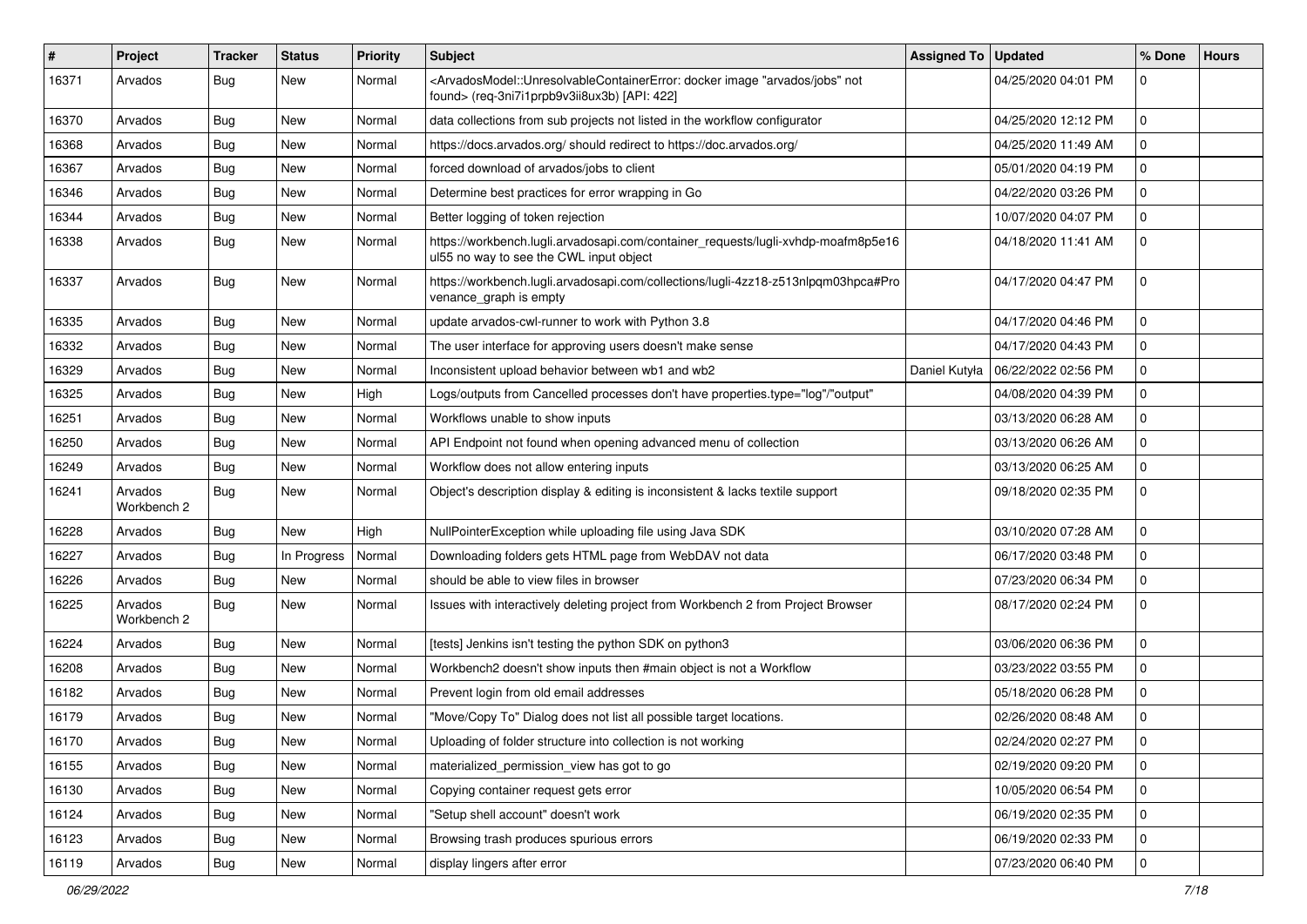| #     | Project                | Tracker    | <b>Status</b> | <b>Priority</b> | Subject                                                                                         | Assigned To   | <b>Updated</b>      | % Done      | <b>Hours</b> |
|-------|------------------------|------------|---------------|-----------------|-------------------------------------------------------------------------------------------------|---------------|---------------------|-------------|--------------|
| 16114 | Arvados                | <b>Bug</b> | New           | Normal          | "Log in as user" doesn't work                                                                   |               | 06/19/2020 02:35 PM | $\Omega$    |              |
| 16102 | Arvados                | Bug        | <b>New</b>    | Normal          | User doesn't appear in user list after "New user" dialog                                        |               | 02/27/2020 06:45 PM | $\mathbf 0$ |              |
| 16087 | Arvados                | Bug        | New           | Normal          | 'No such file or directory - dot' reported when clicking on Provenance tab                      |               | 01/27/2020 05:35 PM | 0           |              |
| 16078 | Arvados<br>Workbench 2 | Bug        | New           | Normal          | User page for admins doesn't work correctly                                                     |               | 02/12/2020 02:51 PM | $\mathbf 0$ |              |
| 16065 | Arvados<br>Workbench 2 | Bug        | New           | Normal          | Navigate to the newly created collection when extracting files from an existing one             |               | 06/19/2020 02:33 PM | 0           |              |
| 16063 | Arvados<br>Workbench 2 | <b>Bug</b> | New           | Normal          | Enhance share popup dialog design                                                               |               | 04/14/2021 01:41 PM | $\mathbf 0$ |              |
| 16054 | Arvados<br>Workbench 2 | <b>Bug</b> | New           | Normal          | Responsive layout, reflows based on window width                                                |               | 02/12/2020 03:17 PM | $\mathbf 0$ |              |
| 16038 | Arvados<br>Workbench 2 | Bug        | New           | Normal          | Custom Enum Type in the workflow breaks the Workflow runner Wizard                              |               | 02/12/2020 03:18 PM | $\mathbf 0$ |              |
| 16034 | Arvados                | Bug        | In Progress   | Normal          | ---- bookmark ---                                                                               |               | 02/25/2020 09:28 PM | $\mathbf 0$ |              |
| 15938 | Arvados                | Bug        | New           | Normal          | [API] requesting collections via POST with _method=GET returns one result                       |               | 12/17/2019 05:51 PM | $\mathbf 0$ |              |
| 15906 | Arvados                | Bug        | New           | Normal          | Issues with collection manifest in Java SDK v2                                                  |               | 12/04/2019 09:06 AM | $\mathbf 0$ |              |
| 15832 | Arvados<br>Workbench 2 | Bug        | New           | Normal          | [WB2] Add create data collection to context menu for projects                                   |               | 02/12/2020 02:56 PM | $\mathbf 0$ |              |
| 15814 | Arvados                | Bug        | New           | Normal          | Running a workflow from WB2 exposes secret inputs                                               | Daniel Kutyła | 06/22/2022 02:55 PM | $\mathbf 0$ |              |
| 15798 | Arvados                | Bug        | New           | Normal          | [Workbench2] Cluster label colors                                                               |               | 02/12/2020 03:19 PM | $\mathbf 0$ |              |
| 15790 | Arvados                | Bug        | <b>New</b>    | Normal          | [Workbench2] Non-admin users can access admin pages via urls                                    |               | 02/12/2020 03:19 PM | $\mathbf 0$ |              |
| 15767 | Arvados<br>Workbench 2 | Bug        | New           | Normal          | "Load more" button on search results page always shows                                          |               | 02/12/2020 03:01 PM | 0           |              |
| 15764 | Arvados<br>Workbench 2 | <b>Bug</b> | New           | Normal          | Right clicking on a node in the navigation tree should select it                                |               | 02/12/2020 03:01 PM | $\mathbf 0$ |              |
| 15763 | Arvados<br>Workbench 2 | Bug        | New           | Normal          | Owner field in Details pane should contain name and should link to correct location             |               | 02/12/2020 03:01 PM | $\mathbf 0$ |              |
| 15757 | Arvados                | Bug        | New           | Normal          | [FUSE] occasional deadlock in tests.test_unmount.UnmountTest.test_replace                       |               | 07/06/2021 09:12 PM | $\mathbf 0$ |              |
| 15727 | Arvados                | Bug        | <b>New</b>    | Normal          | [FUSE] Unhandled exception while getting discovery doc                                          |               | 07/06/2021 09:12 PM | $\mathbf 0$ |              |
| 15692 | Arvados                | <b>Bug</b> | New           | Normal          | [CWL] test_with_arvbox integration tests use tests inside image                                 |               | 07/06/2021 09:08 PM | $\mathbf 0$ |              |
| 15650 | Arvados                | <b>Bug</b> | New           | Normal          | Superscript element brackets showing in header                                                  |               | 09/20/2019 02:31 PM | $\mathbf 0$ |              |
| 15602 | Arvados                | <b>Bug</b> | New           | Normal          | Workbench Integration tests errors                                                              |               | 12/31/2019 08:35 PM | 0           |              |
| 15588 | Arvados                | Bug        | New           | Normal          | [API] "DefaultReplication: 0" should be an error                                                |               | 07/06/2021 09:12 PM | $\mathbf 0$ |              |
| 15579 | Arvados                | Bug        | New           | Normal          | Staging a large number of files with "loadListing: no listing" still takes more than 30<br>mins |               | 07/06/2021 09:08 PM | 0           |              |
| 15569 | Arvados                | <b>Bug</b> | New           | Normal          | [WB2] Notify the user when websockets service is disabled                                       |               | 02/12/2020 02:55 PM | 0           |              |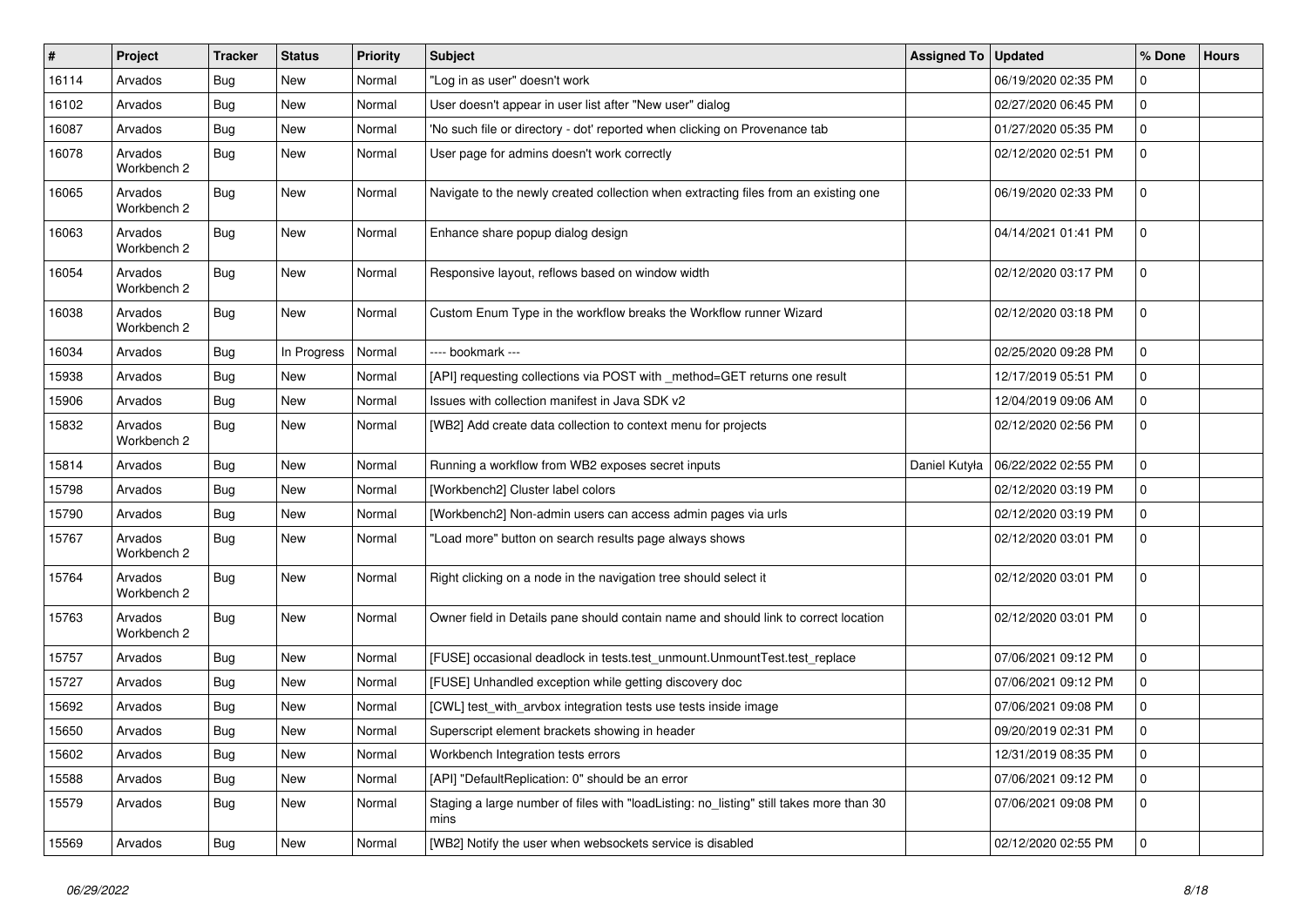| #     | Project                | Tracker    | <b>Status</b> | <b>Priority</b> | <b>Subject</b>                                                                                                                    | <b>Assigned To</b> | <b>Updated</b>      | % Done      | <b>Hours</b> |
|-------|------------------------|------------|---------------|-----------------|-----------------------------------------------------------------------------------------------------------------------------------|--------------------|---------------------|-------------|--------------|
| 15557 | Arvados                | <b>Bug</b> | New           | Normal          | [Process view] Re-run workflow                                                                                                    |                    | 03/23/2022 06:10 PM | $\Omega$    |              |
| 15537 | Arvados                | Bug        | <b>New</b>    | Normal          | Clarify that Arvados CLI tools are Linux only                                                                                     |                    | 07/06/2021 09:12 PM | $\mathbf 0$ |              |
| 15532 | Arvados                | Bug        | New           | Normal          | [Workbench] Fiddlesticks on users activity page when jobs api disabled                                                            |                    | 08/08/2019 06:35 PM | $\mathbf 0$ |              |
| 15525 | Arvados<br>Workbench 2 | Bug        | New           | Normal          | [WB2] Copying a collection with files in subdirectories fails                                                                     |                    | 02/12/2020 04:37 PM | $\mathbf 0$ |              |
| 15503 | Arvados                | Bug        | New           | Normal          | Display hashes of CWL secrets in workbench                                                                                        |                    | 07/31/2019 02:16 PM | 0           |              |
| 15501 | Arvados<br>Workbench 2 | Bug        | New           | Normal          | Update help documentation links                                                                                                   |                    | 07/30/2019 06:48 PM | $\mathbf 0$ |              |
| 15347 | Arvados<br>Workbench 2 | Bug        | New           | Normal          | [Admin functionality] Admin cannot see another user's content inside the trash                                                    |                    | 02/12/2020 03:03 PM | $\Omega$    |              |
| 15215 | Arvados<br>Workbench 2 | <b>Bug</b> | New           | Normal          | [Looking for data and advanced search] After opening collection directly from<br>autocomplete search the details are not updated. |                    | 05/09/2019 09:20 AM | $\mathbf 0$ |              |
| 15183 | Arvados                | Bug        | <b>New</b>    | High            | [Workbench2] No errors reported when file is missing a block                                                                      |                    | 07/06/2021 09:08 PM | $\mathbf 0$ |              |
| 15178 | Arvados                | Bug        | New           | Normal          | Potential security issues with Report a Problem dialog                                                                            |                    | 05/01/2019 01:57 PM | $\mathbf 0$ |              |
| 15176 | Arvados                | Bug        | New           | Normal          | Update AngularJS to a supported version                                                                                           |                    | 07/06/2021 09:12 PM | $\mathbf 0$ |              |
| 15118 | Arvados                | Bug        | New           | Normal          | [keepstore] Return 5xx (not 4xx) if block is not found due to transient backend device<br>failure                                 |                    | 07/06/2021 09:08 PM | $\mathbf 0$ |              |
| 15084 | Arvados<br>Workbench 2 | Bug        | New           | Normal          | [Running a workflow] Inputs inside subprocesses are not displayed.                                                                |                    | 03/12/2020 02:11 PM | $\mathbf 0$ |              |
| 15023 | Arvados<br>Workbench 2 | <b>Bug</b> | New           | Normal          | [Data operations] Adding no-predefined value                                                                                      |                    | 02/12/2020 02:57 PM | $\mathbf 0$ |              |
| 15010 | Arvados<br>Workbench 2 | Bug        | New           | Normal          | Search bar filter shouldn't persist after clicking into a new project                                                             |                    | 02/12/2020 02:57 PM | $\mathbf 0$ |              |
| 15009 | Arvados<br>Workbench 2 | <b>Bug</b> | New           | Normal          | [virtual-machines-user] bugs on the the user virtual machines page                                                                |                    | 03/21/2019 07:13 PM | $\mathbf 0$ |              |
| 14984 | Arvados<br>Workbench 2 | Bug        | New           | Normal          | Display command line, inputs with links to collections                                                                            |                    | 06/26/2019 06:02 PM | $\mathbf 0$ |              |
| 14972 | Arvados                | Bug        | New           | Normal          | [arv-mount] mount-tmp flag does not start in read/write mode                                                                      |                    | 03/14/2019 03:42 PM | $\Omega$    |              |
| 14914 | Arvados<br>Workbench 2 | Bug        | In Progress   | Normal          | [Data operations] After adding a description on existing project "show full description"<br>is not visible until is refreshed     |                    | 02/12/2020 02:57 PM | $\mathbf 0$ |              |
| 14904 | Arvados<br>Workbench 2 | <b>Bug</b> | <b>New</b>    | Normal          | [Running a workflow] Pre-defined collections do not show up in the list and cannot be<br>deselected                               |                    | 02/12/2020 02:57 PM | $\mathbf 0$ |              |
| 14882 | Arvados                | <b>Bug</b> | New           | Normal          | Upgrading to 1.3.0-1 Error: no proxy available for cluster                                                                        |                    | 03/07/2019 02:27 PM | 0           |              |
| 14782 | Arvados<br>Workbench 2 | Bug        | New           | Normal          | [Running a Workflow] Advanced Menu of a process is not working                                                                    |                    | 02/12/2020 02:57 PM | 0           |              |
| 14766 | Arvados                | <b>Bug</b> | New           | Normal          | ResourceRequirement disk space ask should be shown in workbench / API response                                                    |                    | 01/28/2019 08:54 PM | $\mathbf 0$ |              |
| 14732 | Arvados<br>Workbench 2 | Bug        | New           | Normal          | Build failed in Jenkins - new configuration                                                                                       |                    | 01/15/2019 01:50 PM | 0           |              |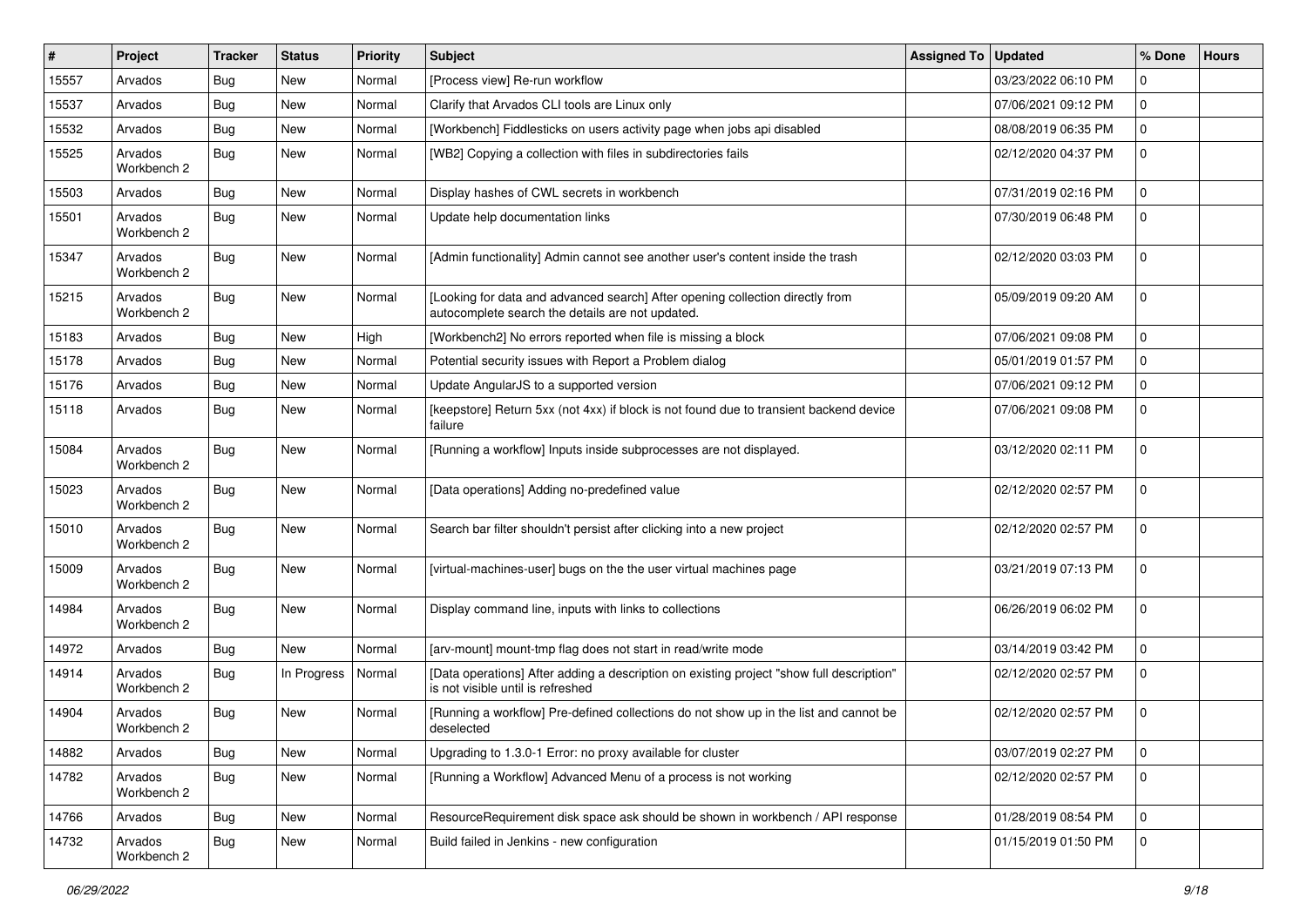| #     | Project                | Tracker    | <b>Status</b> | <b>Priority</b> | <b>Subject</b>                                                                                          | <b>Assigned To</b>  | <b>Updated</b>      | % Done      | <b>Hours</b> |
|-------|------------------------|------------|---------------|-----------------|---------------------------------------------------------------------------------------------------------|---------------------|---------------------|-------------|--------------|
| 14726 | Arvados                | <b>Bug</b> | New           | Normal          | [CWL] Propagating input file to output gets confusing error                                             |                     | 01/14/2020 02:59 PM | $\Omega$    |              |
| 14710 | Arvados                | Bug        | <b>New</b>    | Normal          | [Workbench] Child containers run on federated clusters do not show up                                   |                     | 02/12/2020 02:56 PM | $\mathbf 0$ |              |
| 14705 | Arvados                | <b>Bug</b> | New           | Normal          | Weird container rerun on fail?                                                                          |                     | 01/08/2019 10:12 PM | $\mathbf 0$ |              |
| 14693 | Arvados                | Bug        | In Progress   | Normal          | [arvbox] runsv fatal: unable to lock supervise/lock                                                     | Peter<br>Amstutz    | 05/12/2019 09:29 PM | $\mathbf 0$ |              |
| 14650 | Arvados                | Bug        | New           | Normal          | [arvados-cwl-runner] Inaccessible collection causes long traceback                                      |                     | 07/06/2021 09:09 PM | $\mathbf 0$ |              |
| 14622 | GET-Evidence           | Bug        | New           | Normal          | Annotate I7g CWL pipeline                                                                               | Ben Carr            | 12/17/2018 02:15 PM | $\mathbf 0$ |              |
| 14509 | Arvados<br>Workbench 2 | Bug        | New           | Normal          | [Bug][Graph] Cwl graph edges are not painted                                                            |                     | 02/12/2020 04:02 PM | $\mathbf 0$ |              |
| 14488 | Arvados                | Bug        | <b>New</b>    | Normal          | [keepstore] Do not try to trash blocks that were already trashed in previous sweep                      |                     | 07/06/2021 09:09 PM | $\mathbf 0$ |              |
| 14429 | Arvados                | <b>Bug</b> | New           | Normal          | [CWL] Initial work dir error                                                                            |                     | 10/30/2018 08:05 PM | $\mathbf 0$ |              |
| 14405 | Arvados                | Bug        | New           | Normal          | [API] Avoid long-running transactions when sweeping trashed objects                                     |                     | 07/06/2021 09:09 PM | $\mathbf 0$ |              |
| 14147 | Arvados                | Bug        | <b>New</b>    | Normal          | error page with (very) old layout on api server                                                         |                     | 09/03/2018 06:16 PM | $\mathbf 0$ |              |
| 14117 | Arvados                | Bug        | New           | Normal          | c-d-s reniceAll sets nice on jobs that are not pending                                                  |                     | 08/24/2018 11:35 AM | $\mathbf 0$ |              |
| 14116 | Arvados                | <b>Bug</b> | <b>New</b>    | Normal          | c-d-s reniceAll does not wait for complete information on Arvados jobs                                  |                     | 08/24/2018 02:23 AM | $\mathbf 0$ |              |
| 14115 | Arvados                | Bug        | New           | Normal          | c-d-s reniceAll takes a very long time and holds up SqueueChecker updates and<br>initial job submission |                     | 08/24/2018 01:11 PM | 0           |              |
| 14070 | Arvados                | Bug        | <b>New</b>    | Normal          | API DB needs an index on collections name                                                               |                     | 10/17/2018 04:21 PM | $\mathbf 0$ |              |
| 14022 | Arvados                | <b>Bug</b> | New           | Normal          | [Tests] Timeouts causing build failures on jenkins                                                      |                     | 08/13/2018 07:34 PM | $\mathbf 0$ |              |
| 14011 | Arvados                | Bug        | New           | Normal          | build/run-library.sh version_from_git function dumps environment when not in a git<br>repo              |                     | 08/10/2018 04:43 PM | $\mathbf 0$ |              |
| 14005 | Arvados                | Bug        | <b>New</b>    | Normal          | arv-copy will not create a new collection if copied within the same project                             |                     | 08/10/2018 01:37 PM | $\mathbf 0$ |              |
| 13998 | Arvados                | Bug        | <b>New</b>    | Normal          | [keepstore] Cached block fetch for federation                                                           |                     | 07/06/2021 09:10 PM | $\mathbf 0$ |              |
| 13991 | Arvados                | Bug        | New           | Normal          | crunch-dispatch-slurm does not warn when slurm MaxJobCount reached                                      |                     | 07/06/2021 09:10 PM | 0           |              |
| 13982 | Arvados                | <b>Bug</b> | <b>New</b>    | Normal          | crunch-dispatch-slurm / Go SDK Dispatcher not able to "let go" of deleted containers                    |                     | 07/06/2021 09:10 PM | $\mathbf 0$ |              |
| 13981 | Arvados                | <b>Bug</b> | New           | Normal          | Make keep-web documentation available on doc.arvados.org                                                |                     | 07/06/2021 09:10 PM | $\mathbf 0$ |              |
| 13972 | Arvados                | <b>Bug</b> | New           | Normal          | Listing collections by PDH and name can be very slow                                                    |                     | 07/06/2021 09:10 PM | $\mathbf 0$ |              |
| 13960 | Arvados                | <b>Bug</b> | New           | Normal          | Workbench takes new users to inexistant tutorial                                                        |                     | 07/06/2021 09:10 PM | $\mathbf 0$ |              |
| 13956 | Arvados                | <b>Bug</b> | New           | Normal          | [keep-web] (webdav) Support COPY and MOVE between collections                                           |                     | 07/06/2021 09:10 PM | $\mathbf 0$ |              |
| 13916 | Arvados                | <b>Bug</b> | New           | Normal          | Discovery document inconsistencies                                                                      |                     | 07/06/2021 09:10 PM | 0           |              |
| 13818 | Arvados                | Bug        | New           | Normal          | [DEMO] No functions available on Arvados Workbench 2 Demo                                               |                     | 07/16/2018 08:37 AM | 0           |              |
| 13813 | Arvados                | <b>Bug</b> | New           | Normal          | [CLI] arv traceback on simple timeout                                                                   | Lucas Di<br>Pentima | 04/28/2021 03:55 PM | 0           |              |
| 13812 | Arvados                | Bug        | New           | Normal          | arv cli continues to cache broken discovery document                                                    |                     | 07/13/2018 09:41 PM | 0           |              |
| 13795 | Arvados                | <b>Bug</b> | New           | Normal          | crunch-dispatch-slurm too polite about killing containers                                               |                     | 07/11/2018 11:06 PM | 0           |              |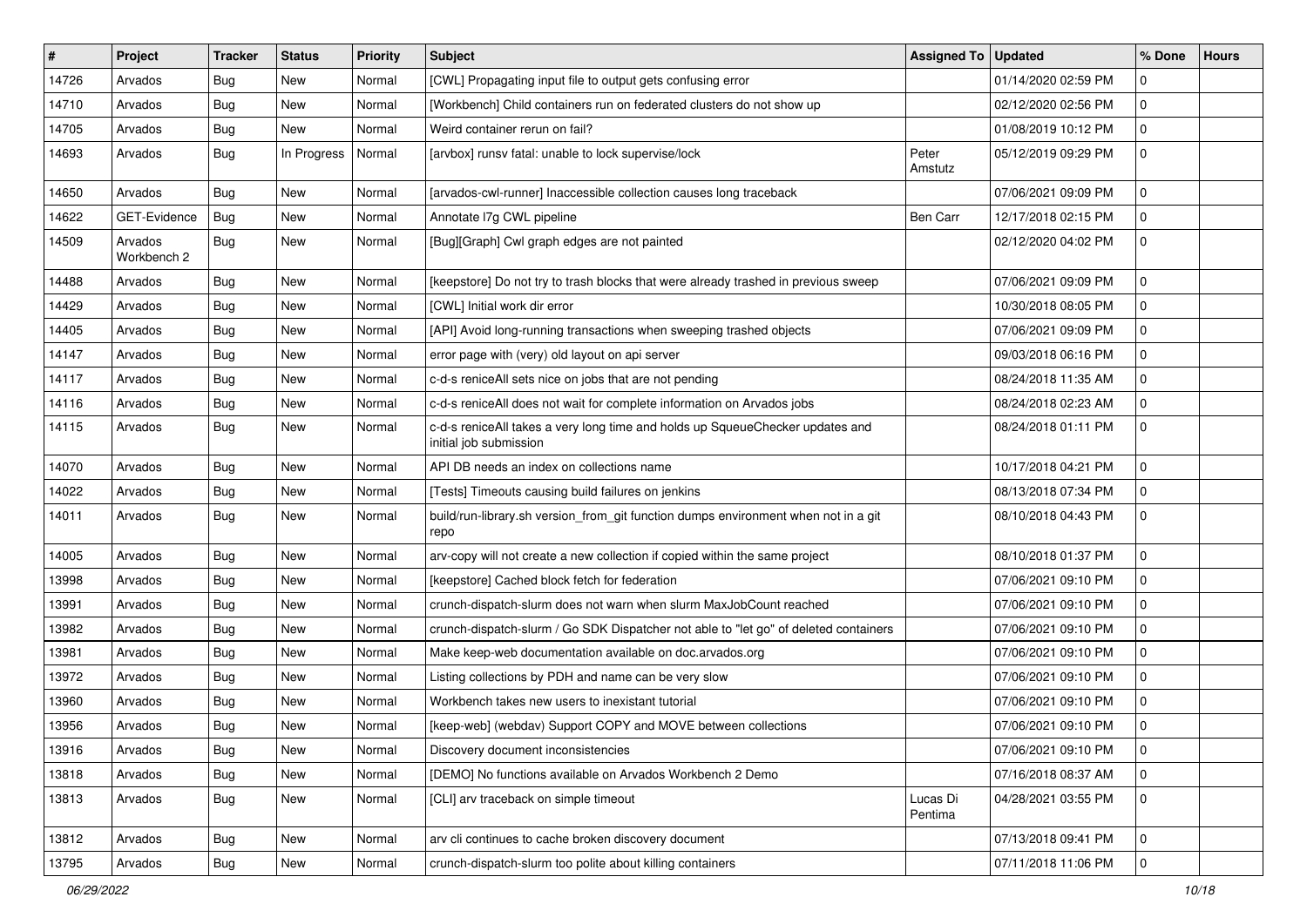| #     | Project                | <b>Tracker</b> | <b>Status</b>        | <b>Priority</b> | <b>Subject</b>                                                                                                                              | <b>Assigned To</b> | <b>Updated</b>      | % Done         | <b>Hours</b> |
|-------|------------------------|----------------|----------------------|-----------------|---------------------------------------------------------------------------------------------------------------------------------------------|--------------------|---------------------|----------------|--------------|
| 13789 | Arvados                | <b>Bug</b>     | <b>New</b>           | Normal          | Document web socket server API (v0)                                                                                                         |                    | 07/06/2021 09:14 PM | 0              |              |
| 13772 | Arvados                | Bug            | <b>New</b>           | Normal          | Rerunning a container_request that has a failed child CR should restart the failed CR                                                       |                    | 07/09/2018 03:39 PM | 0              |              |
| 13763 | Arvados                | <b>Bug</b>     | New                  | Normal          | [API] groups#contents response should obey caller-provided order (not sort on type<br>first)                                                |                    | 07/06/2021 09:10 PM | $\mathbf 0$    |              |
| 13758 | Arvados                | Bug            | <b>New</b>           | Normal          | [Documentation] Full text search filters page                                                                                               |                    | 07/05/2018 05:06 PM | $\mathbf 0$    |              |
| 13709 | Arvados                | <b>Bug</b>     | New                  | Normal          | [[Proxy]] How to visit API service with proxy?                                                                                              |                    | 07/03/2018 11:03 AM | 0              |              |
| 13685 | Arvados                | <b>Bug</b>     | <b>New</b>           | Normal          | support "kind": "text" for workflow and cwl inputs mounts in a-c-r                                                                          |                    | 04/22/2020 09:08 PM | 0              |              |
| 13676 | Arvados                | Bug            | New                  | Normal          | better error dialog for un-allowed repo names                                                                                               |                    | 04/22/2020 09:08 PM | 0              |              |
| 13644 | Arvados                | <b>Bug</b>     | <b>New</b>           | Normal          | [STORAGE-CLASES] Report the storage classes used by a pipeline                                                                              |                    | 07/06/2021 09:10 PM | 0              |              |
| 13636 | Arvados                | <b>Bug</b>     | <b>New</b>           | Normal          | crunch-run takes a very long time for CWL steps with large numbers of File inputs -<br>could use a new kind of mounts entry to address this |                    | 07/06/2021 09:10 PM | $\mathbf 0$    |              |
| 13630 | Arvados                | <b>Bug</b>     | New                  | Normal          | locking api_client_authorizations for update can deadlock<br>ContainersController#update                                                    |                    | 04/22/2020 09:08 PM | $\mathbf 0$    |              |
| 13607 | Arvados                | <b>Bug</b>     | New                  | Normal          | [arv-mount] avoid excessive memory consumption of idle arv-mounts                                                                           |                    | 07/06/2021 09:10 PM | 0              |              |
| 13564 | Arvados<br>Workbench 2 | <b>Bug</b>     | New                  | Normal          | [Workbench] Uploader should have a timeout                                                                                                  |                    | 02/12/2020 02:57 PM | $\mathbf 0$    |              |
| 13515 | Arvados                | <b>Bug</b>     | <b>New</b>           | Normal          | keepproxy memory usage limit?                                                                                                               |                    | 04/22/2020 08:54 PM | $\mathbf 0$    |              |
| 13454 | Arvados                | Bug            | <b>New</b>           | Normal          | [Documentation] Add how to work with IGV and keep                                                                                           |                    | 04/22/2020 08:53 PM | 0              |              |
| 13422 | Arvados                | <b>Bug</b>     | New                  | Normal          | High cache thrashing should warn the user that their job will take longer than<br>expected                                                  |                    | 04/22/2020 08:53 PM | $\mathbf 0$    |              |
| 13418 | Arvados                | <b>Bug</b>     | <b>New</b>           | Normal          | Python SDK must have docstrings for all public interfaces                                                                                   |                    | 07/06/2021 09:10 PM | $\mathbf 0$    |              |
| 13351 | Arvados                | <b>Bug</b>     | In Progress          | Normal          | Benchmark container request creation and see if there are opportunities for<br>optimization                                                 | Peter<br>Amstutz   | 07/06/2021 09:14 PM | 0              |              |
| 13322 | Arvados                | <b>Bug</b>     | New                  | Normal          | keepstore -help entry for -dump-config is unclear                                                                                           |                    | 07/06/2021 09:14 PM | $\mathbf 0$    |              |
| 13305 | Arvados                | <b>Bug</b>     | <b>New</b>           | Normal          | keepstore starts returning 401 Unauthorized in the middle of a workflow                                                                     |                    | 03/03/2020 07:24 PM | $\mathbf 0$    |              |
| 13252 | Arvados                | <b>Bug</b>     | New                  | Normal          | [CWL] RunInSingleContainer requirement errors on DockerRequirement even when<br>no such requirement is specified                            |                    | 03/03/2020 07:24 PM | $\mathbf 0$    |              |
| 13162 | Arvados                | <b>Bug</b>     | <b>New</b>           | Normal          | [SDKs] Remove arvadosclient and keepclient libraries                                                                                        |                    | 07/06/2021 09:10 PM | 0              |              |
| 13144 | Arvados                | <b>Bug</b>     | <b>New</b>           | Normal          | [SDKs] Wean all components off old arvadosclient and keepclient libraries                                                                   |                    | 06/22/2022 02:55 PM | 0              |              |
| 13102 | Arvados                | Bug            | New                  | Normal          | containers are not reused unless runtime constraints (including RAM) match exactly                                                          |                    | 07/06/2021 09:10 PM | 0              |              |
| 13053 | Arvados                | <b>Bug</b>     | In Progress   Normal |                 | [CWL] discover_secondary_files not processing expressions                                                                                   |                    | 02/08/2018 03:44 PM | 0              |              |
| 13047 | Arvados                | <b>Bug</b>     | New                  | Normal          | Log apiClientAuth UUIDs in keep-web, keepproxy, etc.                                                                                        |                    | 02/07/2018 07:07 PM | $\mathbf 0$    |              |
| 13005 | Arvados                | <b>Bug</b>     | New                  | Normal          | [Crunch2] All stdout gets the same timestamp and other logging problems                                                                     |                    | 07/06/2021 09:10 PM | $\mathbf 0$    |              |
| 12990 | Arvados                | <b>Bug</b>     | In Progress          | Normal          | [FUSE] Access shared/ is inefficient                                                                                                        | Peter<br>Amstutz   | 07/06/2021 09:22 PM | $\mathbf 0$    |              |
| 12951 | Lightning              | <b>Bug</b>     | New                  | Normal          | FastJ aggregation into SGLF takes too much memory                                                                                           |                    | 04/30/2019 05:38 PM | $\overline{0}$ |              |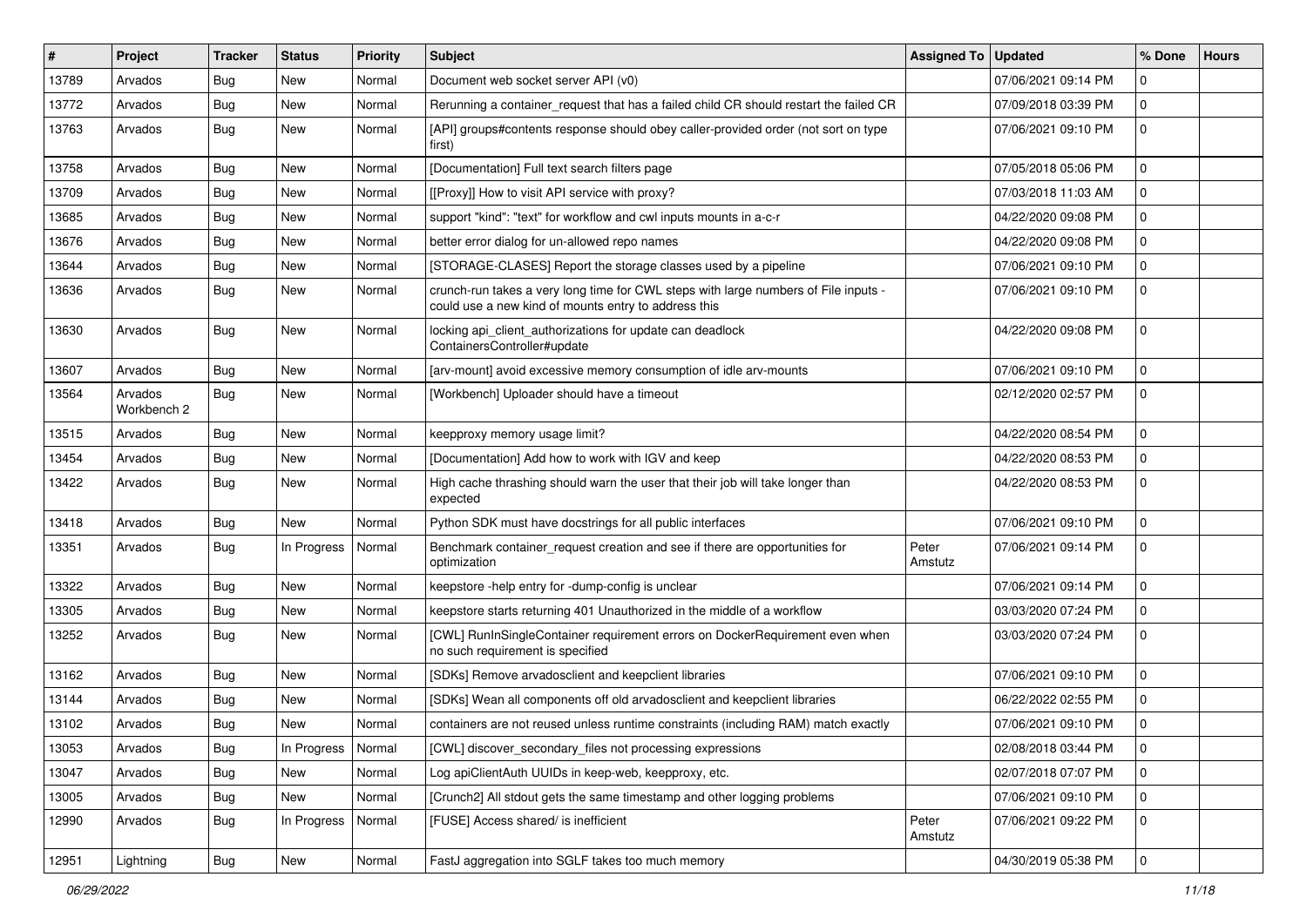| #     | Project   | Tracker    | <b>Status</b> | <b>Priority</b> | Subject                                                                                                                                   | Assigned To | <b>Updated</b>      | % Done          | <b>Hours</b> |
|-------|-----------|------------|---------------|-----------------|-------------------------------------------------------------------------------------------------------------------------------------------|-------------|---------------------|-----------------|--------------|
| 12903 | Arvados   | Bug        | New           | Normal          | arvados-cwl-runner only loads cwl \$import directives when run with `--local`                                                             |             | 02/28/2018 08:31 PM | 0               |              |
| 12873 | Arvados   | <b>Bug</b> | <b>New</b>    | Normal          | arvados-cwl-runner does not allow keep locators in command line input arguments                                                           |             | 02/12/2020 02:45 PM | $\mathbf 0$     |              |
| 12854 | Arvados   | <b>Bug</b> | New           | Normal          | [crunchstat-summary] broken option for skip child jobs?                                                                                   |             | 07/06/2021 09:10 PM | $\mathbf 0$     |              |
| 12791 | Arvados   | Bug        | New           | Normal          | [API] fix race between arrival of trash time and next sweep                                                                               |             | 07/06/2021 09:11 PM | $\mathbf 0$     |              |
| 12684 | Arvados   | <b>Bug</b> | New           | Normal          | [Python SDK] Retry on HTTP 5xx errors                                                                                                     |             | 07/06/2021 09:10 PM | $\mathbf 0$     |              |
| 12558 | Arvados   | <b>Bug</b> | New           | Normal          | [Workbench] Bad dashboard time formatting - 60m == 1h                                                                                     |             | 07/06/2021 09:16 PM | $\mathbf 0$     |              |
| 12510 | Arvados   | <b>Bug</b> | New           | Normal          | [API] Don't create an index if it exists already. Will break install if we manually added<br>it,                                          |             | 07/06/2021 09:16 PM | $\mathbf 0$     |              |
| 12465 | Arvados   | Bug        | New           | Normal          | [crunchv2] Improve crunch-run environment reporting                                                                                       |             | 07/06/2021 09:16 PM | $\mathbf 0$     |              |
| 12360 | Arvados   | Bug        | New           | Normal          | Document how to add EBS tmp disk to nodemanager configuration                                                                             |             | 07/06/2021 09:18 PM | $\mathbf 0$     |              |
| 12349 | Arvados   | <b>Bug</b> | New           | Normal          | [API] Validate container requests "output_path must be in a writable mount"                                                               |             | 09/27/2017 04:15 PM | $\mathbf 0$     |              |
| 12331 | Arvados   | Bug        | New           | Normal          | [CWL] Does not distinguish between keep references to File and Directory when<br>selected in Workbench template                           |             | 07/06/2021 09:18 PM | $\mathbf 0$     |              |
| 12295 | Arvados   | Bug        | New           | Normal          | [nodemanager] Only looking at first 100 queued jobs                                                                                       |             | 07/06/2021 09:18 PM | $\mathbf 0$     |              |
| 12245 | Lightning | <b>Bug</b> | New           | Normal          | pasta rotini-fasti does not handle tagset without ending newline                                                                          |             | 04/30/2019 06:07 PM | $\mathbf 0$     |              |
| 12198 | Arvados   | <b>Bug</b> | New           | Normal          | Copying a project with a docker image doesn't copy the docker metadata                                                                    |             | 07/06/2021 09:11 PM | $\mathbf 0$     |              |
| 12178 | Arvados   | <b>Bug</b> | New           | Normal          | Activating an account (setting is_active from false to true) does not email the new<br>user                                               |             | 07/06/2021 09:11 PM | $\mathbf 0$     |              |
| 12170 | Arvados   | <b>Bug</b> | New           | Normal          | crunch-run handling non-group readable files in output directory                                                                          |             | 07/06/2021 09:19 PM | $\mathbf 0$     |              |
| 12082 | Arvados   | <b>Bug</b> | New           | Normal          | [SDKs] Improve wording of Keep error messages in Python SDK                                                                               |             | 07/06/2021 09:19 PM | $\mathbf 0$     |              |
| 11863 | Arvados   | <b>Bug</b> | New           | Normal          | [Go] CLI programs should exit 0 after giving -help                                                                                        |             | 07/06/2021 09:21 PM | $\mathbf 0$     |              |
| 11716 | Arvados   | <b>Bug</b> | New           | Normal          | [Workbench] The sort order of items on /pipeline_instances and /container_requests<br>page is incorrect                                   |             | 07/06/2021 09:21 PM | $\mathbf 0$     |              |
| 11691 | Arvados   | <b>Bug</b> | New           | Normal          | Using cwl, when you obtain files (file objects) from a directory listing they lose some<br>fields when compare to files listed in cwl doc |             | 07/06/2021 09:22 PM | $\mathbf 0$     |              |
| 11680 | Arvados   | Bug        | New           | Normal          | [Workbench] Provenance graph consolidates scatter steps                                                                                   |             | 07/06/2021 09:22 PM | $\mathbf 0$     |              |
| 11679 | Arvados   | <b>Bug</b> | New           | Normal          | [Workbench] Logs containers with undefined exit code                                                                                      | Tom Clegg   | 07/06/2021 09:22 PM | $\mathbf 0$     |              |
| 11669 | Arvados   | <b>Bug</b> | In Progress   | Normal          | [Crunch2] crunch-dispatch-slurm hits scancel too much                                                                                     |             | 07/06/2021 09:22 PM | $\mathbf 0$     |              |
| 11625 | Arvados   | <b>Bug</b> | New           | Normal          | [Workbench] Ensure that running processes are visible on the dashboard                                                                    |             | 07/06/2021 09:10 PM | $\mathbf 0$     |              |
| 11609 | Arvados   | Bug        | New           | Normal          | [Workbench] A cancelled container request page should show the "Re-run" button                                                            |             | 07/06/2021 09:22 PM | $\vert 0 \vert$ |              |
| 11593 | Arvados   | Bug        | New           | Normal          | [API] [Workbench] config option serve_static_assets to serve_static_files                                                                 |             | 07/06/2021 09:22 PM | $\mathbf 0$     |              |
| 11581 | Arvados   | Bug        | New           | Normal          | a-c-r should log the command used to run the pipeline                                                                                     |             | 07/06/2021 09:22 PM | 0               |              |
| 11556 | Arvados   | <b>Bug</b> | New           | Normal          | occasional API server badness: 'incomplete response received from application'                                                            |             | 07/06/2021 09:22 PM | $\mathbf 0$     |              |
| 11553 | Arvados   | <b>Bug</b> | New           | Normal          | [FUSE] Writable fuse creating conflicts with itself                                                                                       |             | 07/06/2021 09:23 PM | 0               |              |
| 11548 | Arvados   | Bug        | New           | Normal          | workbench needs to handle API server timeouts better                                                                                      |             | 07/06/2021 09:23 PM | 0               |              |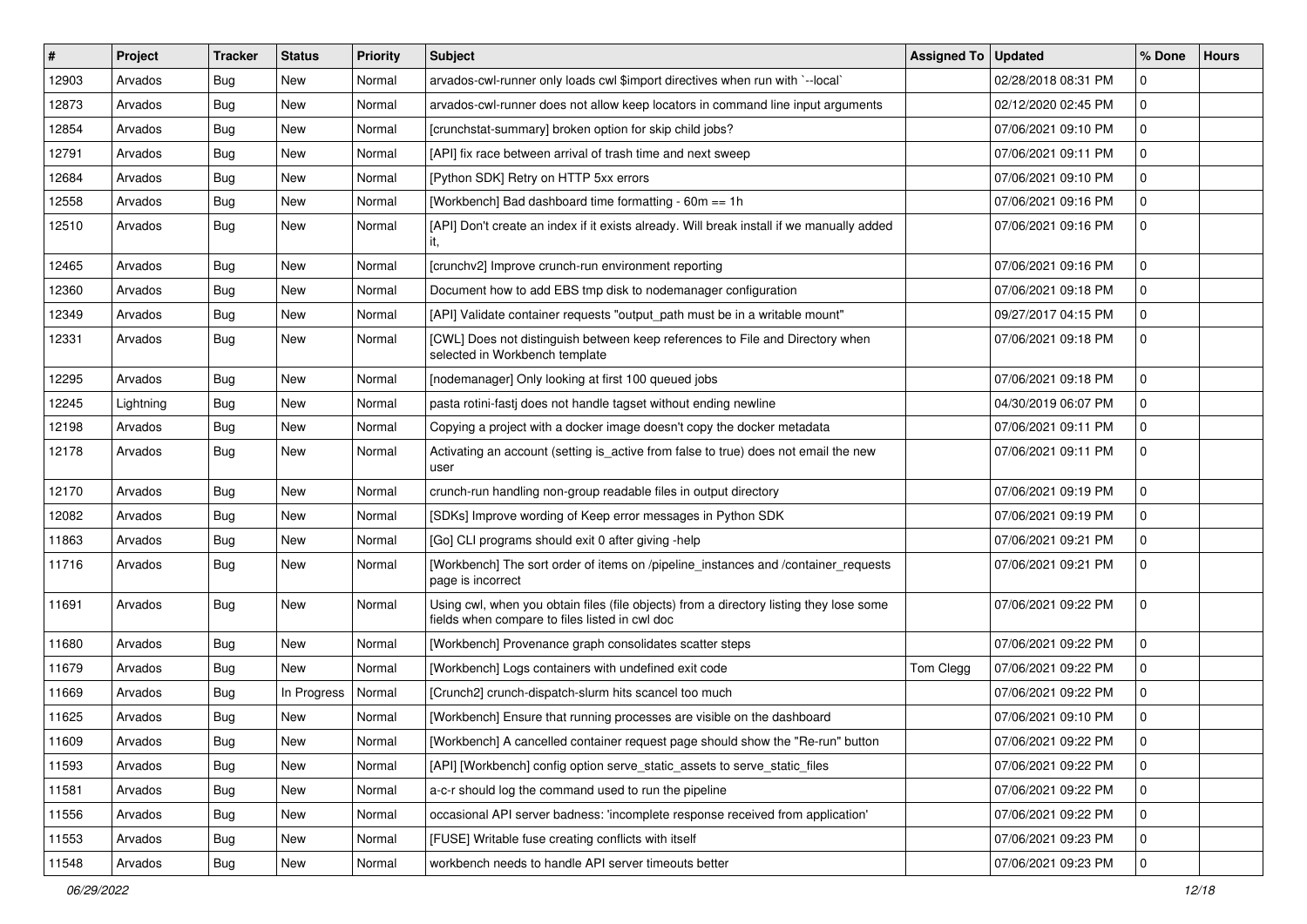| $\pmb{\#}$ | Project  | <b>Tracker</b> | <b>Status</b> | <b>Priority</b> | <b>Subject</b>                                                                                                                                                    | <b>Assigned To</b> | <b>Updated</b>      | % Done      | <b>Hours</b> |
|------------|----------|----------------|---------------|-----------------|-------------------------------------------------------------------------------------------------------------------------------------------------------------------|--------------------|---------------------|-------------|--------------|
| 11547      | Arvados  | Bug            | <b>New</b>    | Normal          | [API] Excessive memory and time consumed by API and dispatch when container<br>fields (like "mounts") are large                                                   |                    | 07/06/2021 09:23 PM | $\Omega$    |              |
| 11531      | Arvados  | Bug            | New           | Normal          | [API] clean up stale/conflicting dns data from deleted node records                                                                                               |                    | 07/06/2021 09:23 PM | $\Omega$    |              |
| 11523      | Arvados  | Bug            | New           | Normal          | User activity page takes too long to load                                                                                                                         |                    | 07/06/2021 09:23 PM | $\mathbf 0$ |              |
| 11520      | Arvados  | Bug            | <b>New</b>    | Normal          | "arv collection list" command parsing allows invalid lines                                                                                                        |                    | 07/06/2021 09:23 PM | $\mathbf 0$ |              |
| 11519      | Arvados  | Bug            | In Progress   | Normal          | arv-get should abort on ctrl/C                                                                                                                                    |                    | 07/06/2021 09:17 PM | $\Omega$    |              |
| 11460      | Arvados  | <b>Bug</b>     | In Progress   | Normal          | [SDK] avoid interfering with socket open/close - use pycurl sockoptfunction instead of<br>opensocketfunction                                                      | <b>Tom Clegg</b>   | 07/06/2021 09:23 PM | $\mathbf 0$ |              |
| 11405      | Arvados  | Bug            | <b>New</b>    | Normal          | [arv-put] Lumpy / slow upload                                                                                                                                     |                    | 07/06/2021 09:23 PM | $\Omega$    |              |
| 11396      | Arvados  | Bug            | <b>New</b>    | Normal          | Network saturation                                                                                                                                                |                    | 07/06/2021 09:24 PM | $\mathbf 0$ |              |
| 11296      | Arvados  | <b>Bug</b>     | <b>New</b>    | Normal          | [arv-put] bad progress indicator                                                                                                                                  |                    | 07/06/2021 09:24 PM | $\Omega$    |              |
| 11261      | Arvados  | Bug            | <b>New</b>    | Normal          | [API] full text search on pipeline instances table is extremely slow (wrong index?)                                                                               |                    | 07/06/2021 09:24 PM | $\mathbf 0$ |              |
| 11260      | Arvados  | Bug            | <b>New</b>    | Normal          | [API] "arv group contents" produces a 404 error (seems to POST instead of GET?)                                                                                   |                    | 07/06/2021 09:24 PM | $\Omega$    |              |
| 11238      | Arvados  | <b>Bug</b>     | New           | Normal          | job_task creation fails with ApiError - HttpError 422 - ActiveRecord::StatementInvalid:<br>PG::InternalError: ERROR: invalid memory alloc request size 1718630765 |                    | 07/06/2021 09:24 PM | $\mathbf 0$ |              |
| 11222      | Arvados  | Bug            | <b>New</b>    | Normal          | Docker load time on compute node is too long                                                                                                                      |                    | 07/06/2021 09:24 PM | $\Omega$    |              |
| 11157      | Arvados  | Bug            | <b>New</b>    | Normal          | [arv-put] When debug mode is active, report the cache file name being to be used                                                                                  |                    | 07/07/2021 05:25 PM | $\mathbf 0$ |              |
| 11154      | Arvados  | <b>Bug</b>     | New           | Normal          | [Docs] Migrate install docs from command line flags to YAML configs (keepproxy,<br>keep-web)                                                                      |                    | 07/07/2021 05:25 PM | $\Omega$    |              |
| 11152      | Tapestry | <b>Bug</b>     | New           | Normal          | "There are 4 third party activities currently seeking participants." - but there are 5                                                                            |                    | 02/22/2017 05:40 PM | $\mathbf 0$ |              |
| 11148      | Arvados  | Bug            | <b>New</b>    | Normal          | [Crunch2] Propagate dispatch error messages (e.g., sbatch fails) to user via<br>logs/websocket                                                                    |                    | 07/07/2021 05:25 PM | $\Omega$    |              |
| 11137      | Arvados  | Bug            | <b>New</b>    | Normal          | apt-get upgrade arvados-api-server on Ubuntu 12.04 did not update crunch-job                                                                                      |                    | 07/07/2021 05:25 PM | $\Omega$    |              |
| 11093      | Arvados  | <b>Bug</b>     | New           | Normal          | "arv keep_service create" should go to an editor.                                                                                                                 |                    | 07/07/2021 05:25 PM | $\Omega$    |              |
| 11027      | Arvados  | Bug            | <b>New</b>    | Normal          | [Crunchv2] python thread error after job success                                                                                                                  |                    | 07/07/2021 05:26 PM | $\mathbf 0$ |              |
| 11026      | Arvados  | <b>Bug</b>     | <b>New</b>    | Normal          | "Run a example test" Button.                                                                                                                                      |                    | 07/07/2021 05:26 PM | $\Omega$    |              |
| 11013      | Arvados  | Bug            | New           | Normal          | [WB] 'Used by' tab empty when no graph is available                                                                                                               |                    | 07/07/2021 05:26 PM | $\mathbf 0$ |              |
| 10978      | Arvados  | <b>Bug</b>     | New           | Normal          | [CWL] Avoid using "+" char in mount paths                                                                                                                         |                    | 07/07/2021 05:26 PM | $\mathbf 0$ |              |
| 10955      | Arvados  | <b>Bug</b>     | New           | Normal          | arvados-cli gem dependency error                                                                                                                                  |                    | 07/07/2021 05:26 PM | $\mathbf 0$ |              |
| 10948      | Arvados  | <b>Bug</b>     | New           | Normal          | [Workbench] Live stats should use consistent coloring for graphs                                                                                                  |                    | 07/07/2021 05:26 PM | $\mathbf 0$ |              |
| 10946      | Arvados  | Bug            | New           | Normal          | [Docs] [SDKs] Mention in API docs and discovery doc that destroy=delete and<br>index=list                                                                         |                    | 07/07/2021 05:26 PM | $\mathbf 0$ |              |
| 10809      | Arvados  | Bug            | New           | Normal          | [Workbench] Don't create manifest with 0 length chunk                                                                                                             |                    | 07/07/2021 06:21 PM | $\mathbf 0$ |              |
| 10794      | Arvados  | <b>Bug</b>     | <b>New</b>    | Normal          | [keepstore] Refactor volume Get/Put funcs to BlockReader/BlockWriter interfaces                                                                                   |                    | 07/07/2021 06:21 PM | $\Omega$    |              |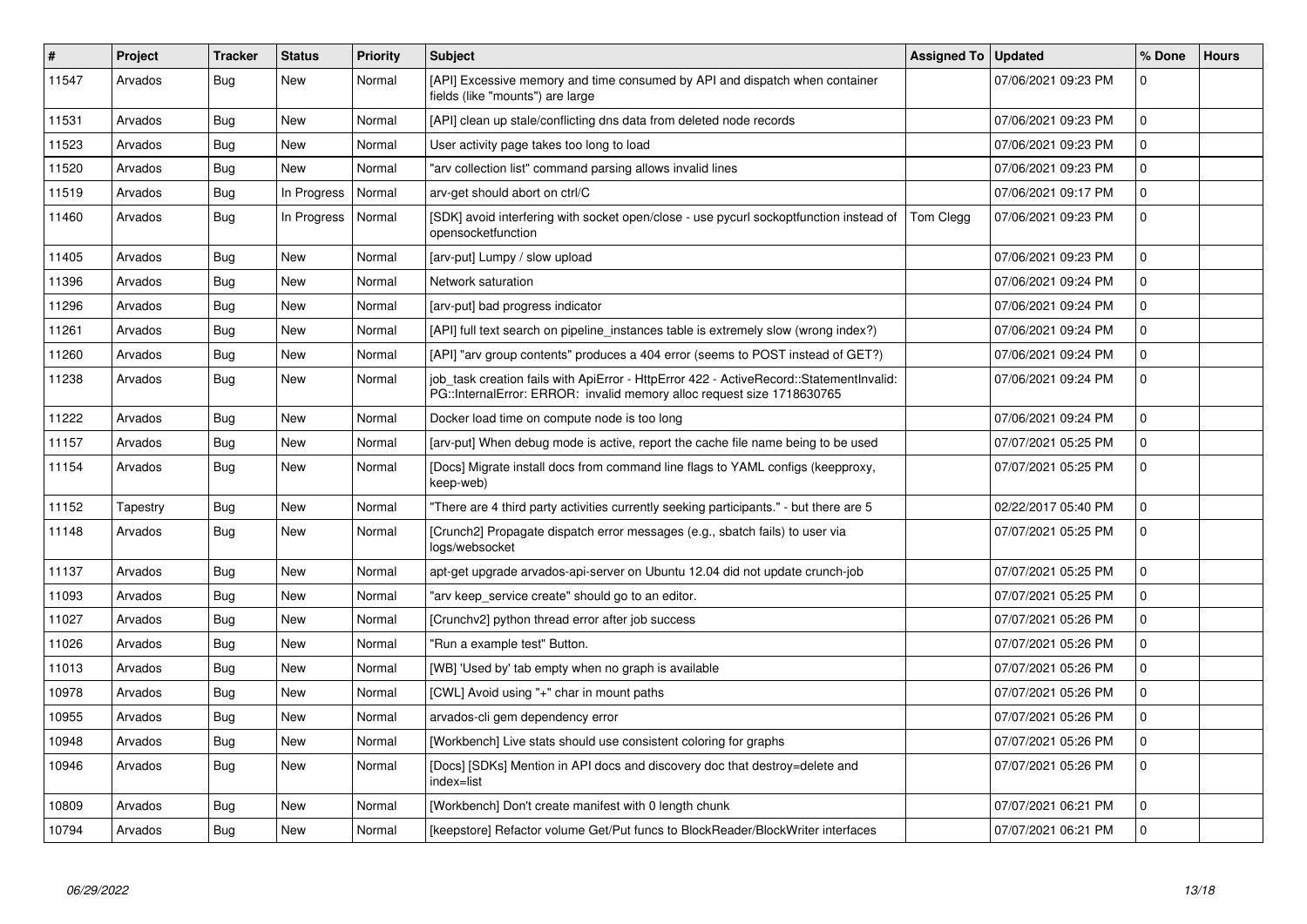| #     | Project | <b>Tracker</b> | <b>Status</b> | <b>Priority</b> | <b>Subject</b>                                                                                                                                                                                                                                                           | <b>Assigned To</b> | <b>Updated</b>      | % Done              | <b>Hours</b> |
|-------|---------|----------------|---------------|-----------------|--------------------------------------------------------------------------------------------------------------------------------------------------------------------------------------------------------------------------------------------------------------------------|--------------------|---------------------|---------------------|--------------|
| 10729 | Arvados | Bug            | New           | Normal          | [Crunch2] Propagate error messages if sbatch command succeeds but crunch-run<br>can't run (or can't log to the Arvados API)                                                                                                                                              |                    | 07/07/2021 06:21 PM | $\Omega$            |              |
| 10721 | Arvados | Bug            | <b>New</b>    | Normal          | [Docs] Missing docker image link classes from API docs                                                                                                                                                                                                                   |                    | 07/07/2021 06:21 PM | 0                   |              |
| 10718 | Arvados | Bug            | New           | Normal          | add a --user-script option to install-arvados-jobs-image                                                                                                                                                                                                                 |                    | 07/07/2021 06:21 PM | 0                   |              |
| 10715 | Arvados | Bug            | <b>New</b>    | Normal          | [Workbench] "Public pipelines" on help menu links to wiki, not local public pipelines                                                                                                                                                                                    |                    | 07/07/2021 06:21 PM | $\mathbf 0$         |              |
| 10708 | Arvados | <b>Bug</b>     | <b>New</b>    | Normal          | [Crunch2] crunch-run fails trying to set swappiness on ubuntu 1204 kernel                                                                                                                                                                                                |                    | 07/07/2021 06:21 PM | $\mathbf 0$         |              |
| 10705 | Arvados | <b>Bug</b>     | New           | Normal          | [Crunch2] [API] return a more specific 422 error message when a client calls<br>containers#unlock without having the lock                                                                                                                                                |                    | 07/07/2021 06:21 PM | $\Omega$            |              |
| 10696 | Arvados | <b>Bug</b>     | <b>New</b>    | Normal          | [CWL] Tries to run docker inside container where docker is not available, gives<br><b>IOError</b>                                                                                                                                                                        |                    | 07/07/2021 06:21 PM | $\Omega$            |              |
| 10689 | Arvados | Bug            | New           | Normal          | Crunch1 jobs should still work on a slurm setup configured for Crunch2                                                                                                                                                                                                   |                    | 07/07/2021 06:21 PM | 0                   |              |
| 10650 | Arvados | Bug            | New           | Normal          | [Python SDK] Document undocumented methods in RichCollectionBase                                                                                                                                                                                                         |                    | 07/07/2021 06:21 PM | $\mathbf 0$         |              |
| 10614 | Arvados | Bug            | New           | Normal          | [CWL] a-c-r maximum recursion depth exceeded error                                                                                                                                                                                                                       |                    | 07/07/2021 06:21 PM | $\mathbf 0$         |              |
| 10571 | Arvados | Bug            | New           | Normal          | services/nodemanager test time timout failing                                                                                                                                                                                                                            |                    | 07/07/2021 06:21 PM | 0                   |              |
| 10566 | Arvados | Bug            | New           | Normal          | arvbox destroy fails because some files are owned by root                                                                                                                                                                                                                |                    | 07/07/2021 06:21 PM | $\mathbf 0$         |              |
| 10561 | Arvados | <b>Bug</b>     | New           | Normal          | sometimes `arvbox reboot test` gets stuck asking for a sudo password                                                                                                                                                                                                     |                    | 07/07/2021 06:21 PM | $\mathsf{O}\xspace$ |              |
| 10554 | Arvados | <b>Bug</b>     | New           | Normal          | Collection file count & size information don't get dynamically updated on collection<br>update                                                                                                                                                                           |                    | 07/07/2021 06:21 PM | $\Omega$            |              |
| 10552 | Arvados | <b>Bug</b>     | <b>New</b>    | Normal          | arvados-git-httpd returns error '500' (Internal Server Error) when a request is not<br>authorized                                                                                                                                                                        |                    | 07/07/2021 06:21 PM | $\Omega$            |              |
| 10545 | Arvados | Bug            | New           | Normal          | arvbox loops forever when something goes wrong                                                                                                                                                                                                                           | Joshua<br>Randall  | 07/07/2021 06:21 PM | $\mathbf 0$         |              |
| 10543 | Arvados | Bug            | New           | Normal          | implement approximate (estimated) counts for API list method                                                                                                                                                                                                             |                    | 07/07/2021 06:21 PM | $\mathbf 0$         |              |
| 10532 | Arvados | <b>Bug</b>     | <b>New</b>    | Normal          | Multiple links with the same relevant information can be created                                                                                                                                                                                                         |                    | 07/07/2021 06:22 PM | $\Omega$            |              |
| 10531 | Arvados | <b>Bug</b>     | New           | Normal          | [crunchstat-summary] HTML plots should be a superset of text format output                                                                                                                                                                                               |                    | 07/07/2021 06:22 PM | 0                   |              |
| 10514 | Arvados | <b>Bug</b>     | <b>New</b>    | Normal          | [crunch-job] use docker instead of docker.io                                                                                                                                                                                                                             |                    | 07/07/2021 06:22 PM | $\mathbf 0$         |              |
| 10469 | Arvados | Bug            | New           | Normal          | Multiple virtual machines with the same hostname can be created                                                                                                                                                                                                          |                    | 07/07/2021 06:22 PM | $\Omega$            |              |
| 10445 | Arvados | Bug            | New           | Normal          | [SDKs] Fix memory leak in Python SDK Collection class                                                                                                                                                                                                                    |                    | 07/07/2021 06:22 PM | $\Omega$            |              |
| 10444 | Arvados | <b>Bug</b>     | New           | Normal          | [Performance][Workbench] While in a resource #show page, switching between tabs<br>results in fetching the object again from API server. This can cause unacceptable<br>amount of latency for large objects such as large pipeline instances and also to<br>collections. |                    | 07/07/2021 06:22 PM | $\Omega$            |              |
| 10408 | Arvados | <b>Bug</b>     | <b>New</b>    | Normal          | 4xphq keep balance api request causes oom on api server                                                                                                                                                                                                                  |                    | 07/07/2021 06:22 PM | $\Omega$            |              |
| 10390 | Arvados | <b>Bug</b>     | New           | Normal          | crunchstat-summary should explain why "(no report generated)" when possible                                                                                                                                                                                              |                    | 07/06/2021 09:11 PM | 0                   |              |
| 10337 | Arvados | <b>Bug</b>     | New           | Normal          | remove the need of yum reinstall from the installation/upgrade of Rails based<br>components                                                                                                                                                                              |                    | 07/07/2021 06:22 PM | $\Omega$            |              |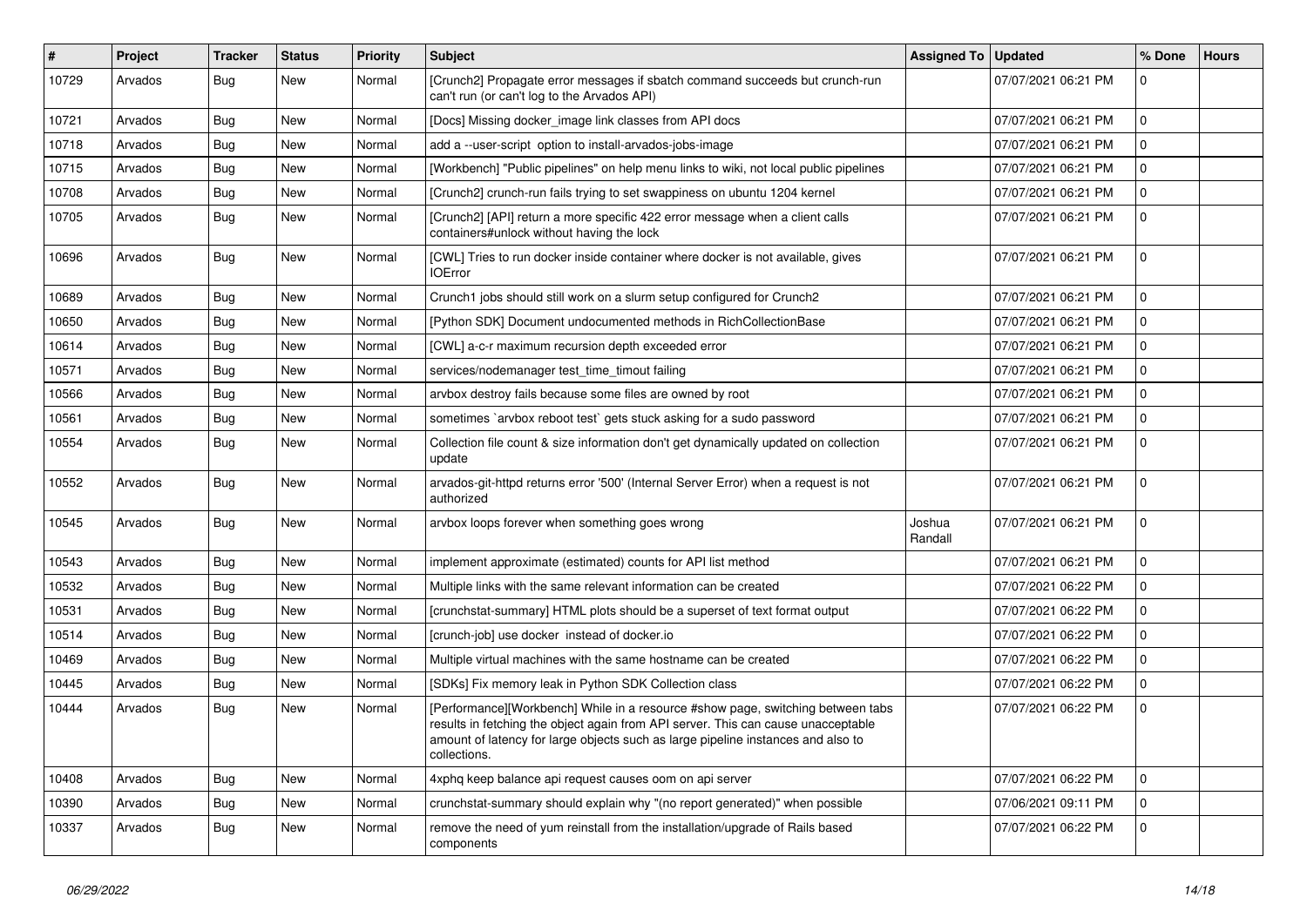| #     | Project | <b>Tracker</b> | <b>Status</b> | <b>Priority</b> | <b>Subject</b>                                                                                                                | Assigned To   Updated |                     | % Done      | <b>Hours</b> |
|-------|---------|----------------|---------------|-----------------|-------------------------------------------------------------------------------------------------------------------------------|-----------------------|---------------------|-------------|--------------|
| 10327 | Arvados | <b>Bug</b>     | New           | Normal          | arvados-cwl-runner fails to find secondaryFiles                                                                               |                       | 07/07/2021 06:22 PM | $\mathbf 0$ |              |
| 10319 | Arvados | <b>Bug</b>     | <b>New</b>    | Normal          | [Workbench] list of logins in the admin page isn't showing all logins                                                         |                       | 07/07/2021 06:22 PM | 0           |              |
| 10298 | Arvados | Bug            | New           | Normal          | [Crunch2] [API] Accept collection UUID or PDH as container_image in a container<br>request                                    |                       | 07/06/2021 09:11 PM | $\mathbf 0$ |              |
| 10296 | Arvados | Bug            | <b>New</b>    | Normal          | [Centos7] [google_api_python_client] packaging with wrong permissions                                                         |                       | 07/07/2021 06:22 PM | 0           |              |
| 10265 | Arvados | Bug            | New           | Normal          | [Workbench] Pipeline instance shows wrong button labels in tab area                                                           |                       | 07/07/2021 06:22 PM | 0           |              |
| 10206 | Arvados | <b>Bug</b>     | <b>New</b>    | Normal          | [CWL] arvados-cwl-runner may not be handling input files on keep mount correctly                                              |                       | 07/07/2021 06:23 PM | $\mathbf 0$ |              |
| 10182 | Arvados | Bug            | New           | Normal          | Provide more reasonable error messages for memory issues during container<br>dispatch                                         |                       | 07/07/2021 06:23 PM | 0           |              |
| 10177 | Arvados | Bug            | <b>New</b>    | Normal          | Confusing job duration reporting                                                                                              |                       | 07/07/2021 06:23 PM | $\mathbf 0$ |              |
| 10170 | Arvados | <b>Bug</b>     | New           | Normal          | [Workbench] Jobs on dashboard say "No output" even when they have output                                                      |                       | 07/07/2021 06:23 PM | $\mathbf 0$ |              |
| 10142 | Arvados | <b>Bug</b>     | <b>New</b>    | Normal          | [Workbench] Ability to add group from Groups admin page                                                                       |                       | 07/07/2021 06:23 PM | $\mathbf 0$ |              |
| 10127 | Arvados | <b>Bug</b>     | New           | Normal          | [API] In each request log entry, report time spent getting current permission graph                                           |                       | 07/07/2021 06:23 PM | $\mathbf 0$ |              |
| 10097 | Arvados | Bug            | New           | Normal          | Python RichCollectionbase's find_or_create() method callers may assume that found<br>object is of "create_type" type          |                       | 07/07/2021 06:23 PM | $\mathbf 0$ |              |
| 10096 | Arvados | Bug            | New           | Normal          | RichCollectionBase's _get_src_target method would crash if "source" argument is not<br>basestring and "target_path" is empty. |                       | 07/07/2021 06:23 PM | $\mathbf 0$ |              |
| 10084 | Arvados | Bug            | <b>New</b>    | Normal          | keep-balance reporting large numbers of replicas lost                                                                         |                       | 07/07/2021 06:23 PM | $\mathbf 0$ |              |
| 10018 | Arvados | <b>Bug</b>     | New           | Normal          | [Workbench] Double-clicking "show version" link causes modal deadlock                                                         |                       | 07/07/2021 06:23 PM | 0           |              |
| 9989  | Arvados | <b>Bug</b>     | <b>New</b>    | Normal          | [SDKs] Python SDK should use a more recent version of the google api client library                                           |                       | 07/07/2021 06:23 PM | $\mathbf 0$ |              |
| 9985  | Arvados | <b>Bug</b>     | New           | Normal          | [Testing] TestErrorDuringRsync_FakeDstKeepservers                                                                             |                       | 07/07/2021 06:23 PM | $\mathbf 0$ |              |
| 9980  | Arvados | <b>Bug</b>     | New           | Low             | [CLI] Trailing blank lines in ~/.config/arvados/settings.conf should be ignored                                               |                       | 02/06/2020 07:16 PM | 0           |              |
| 9969  | Arvados | Bug            | In Progress   | Normal          | [Crunch2] [API] Permit container [request] with empty command (run default docker<br>command)                                 |                       | 07/07/2021 06:23 PM | $\mathbf 0$ |              |
| 9967  | Arvados | Bug            | New           | Normal          | [keep-balance] Do not delete blocks referenced by collections with<br>replication desired=0                                   | <b>Tom Morris</b>     | 07/07/2021 06:23 PM | $\mathbf 0$ |              |
| 9965  | Arvados | Bug            | New           | Normal          | [CWL][Crunch][Crunch2] crunchrunner should ignore hidden directories when<br>uploading to keep                                | <b>Tom Morris</b>     | 07/07/2021 06:23 PM | $\mathbf 0$ |              |
| 9964  | Arvados | Bug            | <b>New</b>    | Normal          | [CWL][Crunch2][Crunch] crunchrunner should use CWL globs to output data to keep                                               | <b>Tom Morris</b>     | 07/07/2021 06:23 PM | 0           |              |
| 9936  | Arvados | <b>Bug</b>     | New           | Normal          | Workbench file upload should allow the selection of directories                                                               |                       | 07/07/2021 06:23 PM | 0           |              |
| 9929  | Arvados | <b>Bug</b>     | New           | Normal          | [SDK] portable_manifest_text() normalizes manifest, breaks CollectionReader() round<br>trip                                   |                       | 07/07/2021 06:23 PM | 0           |              |
| 9921  | Arvados | Bug            | New           | Normal          | [SDKs] Python SDK duplicates resource attributes in top level of params                                                       |                       | 07/07/2021 06:23 PM | $\mathbf 0$ |              |
| 9870  | Arvados | <b>Bug</b>     | New           | Normal          | [FUSE] arv-mount installation documentation not working                                                                       |                       | 07/07/2021 06:23 PM | $\mathbf 0$ |              |
| 9755  | Arvados | <b>Bug</b>     | New           | Normal          | [CWL] Creating intermediate folders in working directory (fails in cwl-runner)                                                |                       | 07/07/2021 06:23 PM | 0           |              |
| 9750  | Arvados | Bug            | New           | Normal          | [Workbench] UI should advance to new step when user submits their input                                                       |                       | 07/07/2021 06:23 PM | $\mathbf 0$ |              |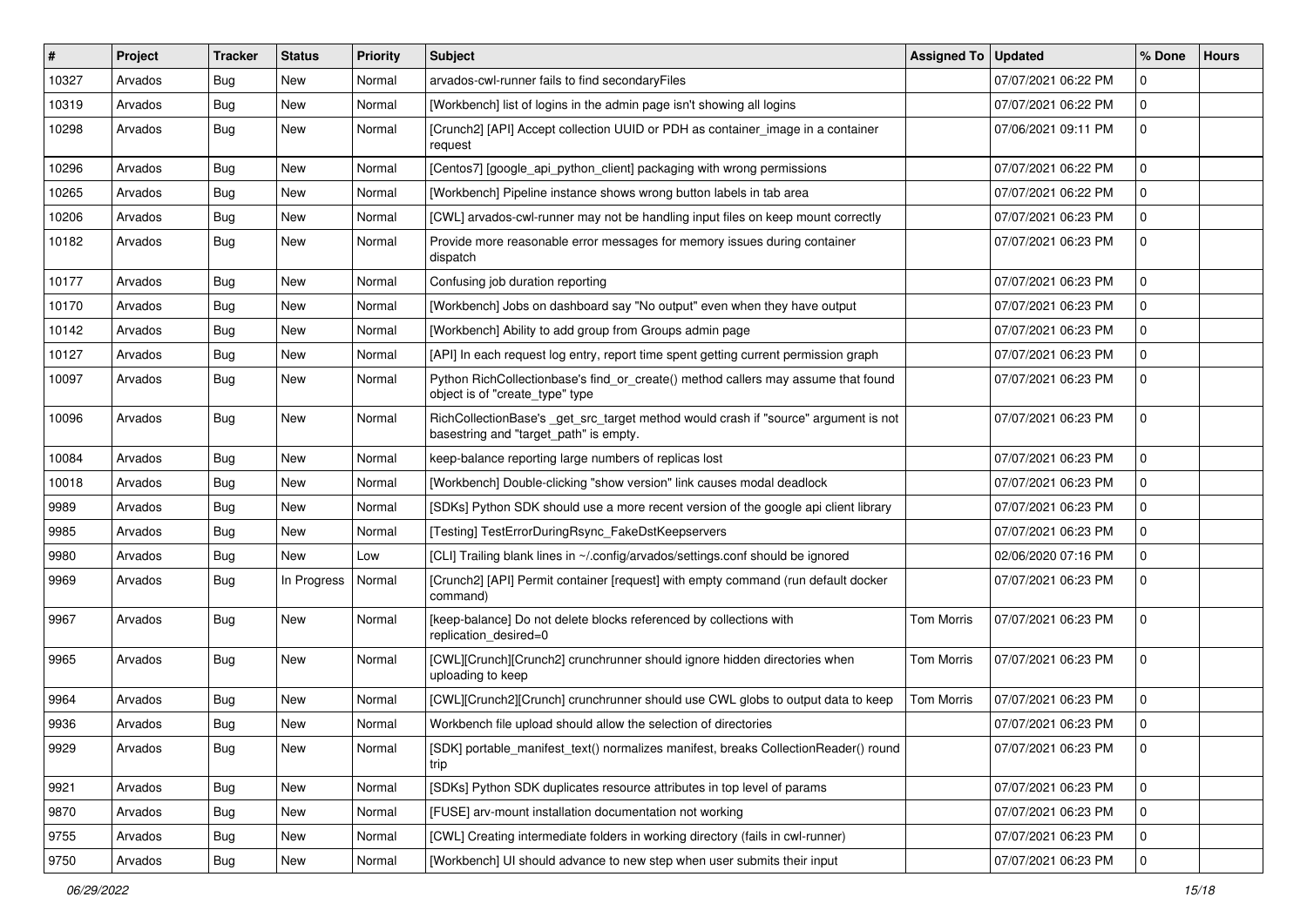| $\vert$ # | Project  | <b>Tracker</b> | <b>Status</b> | <b>Priority</b> | <b>Subject</b>                                                                                                  | Assigned To   Updated |                     | % Done         | <b>Hours</b> |
|-----------|----------|----------------|---------------|-----------------|-----------------------------------------------------------------------------------------------------------------|-----------------------|---------------------|----------------|--------------|
| 9732      | Arvados  | Bug            | <b>New</b>    | Normal          | [FUSE] performance issues stat() in python                                                                      |                       | 07/07/2021 06:23 PM | $\mathbf 0$    |              |
| 9672      | Tapestry | <b>Bug</b>     | <b>New</b>    | Normal          | Install extension to allow password reset on RT                                                                 |                       | 07/27/2016 04:54 PM | $\mathbf 0$    |              |
| 9659      | Arvados  | <b>Bug</b>     | New           | Normal          | [CWL] Jobs crash when arvados/jobs:latest is not suitable to run CWL jobs                                       |                       | 07/07/2021 06:23 PM | $\mathbf 0$    |              |
| 9630      | Arvados  | Bug            | New           | Normal          | [Crunch2] crunch-dispatch-slurm can't successfully dispatch work when run from a<br>directory it can't write to |                       | 07/07/2021 06:23 PM | $\mathbf 0$    |              |
| 9443      | Arvados  | Bug            | <b>New</b>    | Normal          | [keep-rsync] Rename "replications" to "replicas"                                                                |                       | 07/07/2021 06:23 PM | $\mathbf 0$    |              |
| 9363      | Arvados  | Bug            | New           | Normal          | [keep-balance] Avoid deleting recently-referenced blocks                                                        |                       | 07/06/2021 09:12 PM | $\mathbf 0$    |              |
| 9244      | Arvados  | Bug            | New           | Normal          | [FUSE] .arvados#collection is missing or outdated after writing inside collection                               |                       | 07/07/2021 06:25 PM | $\mathbf 0$    |              |
| 9144      | Arvados  | Bug            | New           | Normal          | [SDKs] Can't `arv get` a collection by PDH                                                                      |                       | 07/07/2021 06:25 PM | $\mathbf 0$    |              |
| 9143      | Arvados  | <b>Bug</b>     | <b>New</b>    | Normal          | [API] Trying to update a collection by PDH raises a NoMethodError                                               |                       | 07/07/2021 06:25 PM | $\mathbf 0$    |              |
| 9141      | Arvados  | Bug            | New           | Normal          | [SDKs] Bad use of RetryLoop in events.py                                                                        |                       | 07/07/2021 06:25 PM | $\mathbf 0$    |              |
| 8901      | Arvados  | <b>Bug</b>     | New           | Normal          | [Workbench] The "Log" tab should have an notification that the job has been queued                              |                       | 07/07/2021 06:25 PM | $\mathbf 0$    |              |
| 8873      | Arvados  | <b>Bug</b>     | New           | Normal          | [Docs] file names Collection field is undocumented                                                              |                       | 07/07/2021 06:25 PM | $\mathbf 0$    |              |
| 8869      | Arvados  | Bug            | New           | Normal          | [Crunch] Job was repeatedly retried on same bad compute node until abandoned                                    |                       | 07/07/2021 06:25 PM | 0              |              |
| 8830      | Arvados  | <b>Bug</b>     | <b>New</b>    | Normal          | [Workbench] No user profile should be required in the default configuration                                     |                       | 07/07/2021 06:25 PM | $\mathbf 0$    |              |
| 8669      | Arvados  | Bug            | New           | Normal          | [SDKs] PySDK fails to load CAs for SSL verification when run inside Conda                                       |                       | 07/07/2021 06:25 PM | 0              |              |
| 8638      | Arvados  | Bug            | New           | Normal          | [API] List queries using "distinct" option return incorrect number of items_available                           |                       | 07/07/2021 06:25 PM | $\mathbf 0$    |              |
| 8621      | Arvados  | Bug            | <b>New</b>    | Normal          | [Wiki] Clean up Computation_and_Pipeline_Processing page                                                        |                       | 07/07/2021 06:25 PM | $\mathbf 0$    |              |
| 8538      | Arvados  | <b>Bug</b>     | New           | Normal          | [Workbench/API] Does not derive key name from comments with whitespace                                          |                       | 07/07/2021 06:25 PM | $\mathbf 0$    |              |
| 8504      | Arvados  | Bug            | Feedback      | Normal          | [Workbench] Times out before API server loading active pipeline instances                                       | Joshua<br>Randall     | 07/07/2021 06:25 PM | $\mathbf 0$    |              |
| 8399      | Arvados  | Bug            | <b>New</b>    | Normal          | [Workbench] Doesn't explain why a job can't be cancelled                                                        |                       | 07/07/2021 06:25 PM | $\mathbf 0$    |              |
| 8388      | Arvados  | Bug            | In Progress   | Normal          | [SDKs] WebSocketClient Exception 'NoneType' object is not callable                                              |                       | 07/07/2021 06:25 PM | $\mathbf 0$    |              |
| 8387      | Arvados  | <b>Bug</b>     | New           | Normal          | [Docs] Many tutorial instructions are wrong outside Curoverse clusters                                          |                       | 07/07/2021 06:25 PM | $\mathbf 0$    |              |
| 8386      | Arvados  | <b>Bug</b>     | New           | Normal          | [Workbench] Many shell node instructions are wrong outside Curoverse clusters                                   |                       | 07/07/2021 06:25 PM | $\mathbf 0$    |              |
| 8349      | Arvados  | <b>Bug</b>     | <b>New</b>    | Normal          | [Docs] keep-web runit script depends on sudo configuration                                                      |                       | 07/07/2021 06:27 PM | 0              |              |
| 8346      | Arvados  | <b>Bug</b>     | New           | Normal          | [API] Bad compute node address detection on private networks                                                    |                       | 07/07/2021 06:27 PM | $\mathbf 0$    |              |
| 8322      | Tapestry | Bug            | <b>New</b>    | Normal          | Specimens showing up in profile but not in "/specimens" page                                                    |                       | 01/29/2016 08:17 PM | $\mathbf 0$    |              |
| 8317      | Arvados  | Bug            | New           | Normal          | [Provenance Tracking] jobs refer to collections by uuids, not pdh                                               |                       | 07/07/2021 06:27 PM | $ 0\rangle$    |              |
| 8315      | Arvados  | Bug            | <b>New</b>    | Normal          | [SDKs] arv-copy fails to copy a Docker image specified with repo:tag syntax                                     |                       | 07/07/2021 06:27 PM | $\mathbf 0$    |              |
| 8294      | Arvados  | <b>Bug</b>     | <b>New</b>    | Normal          | [FUSE] arv-mount usage message shows incorrect order for [--exec ] option                                       |                       | 07/07/2021 06:27 PM | $\mathbf 0$    |              |
| 8254      | Arvados  | <b>Bug</b>     | New           | Normal          | Add Gantt chart for pipeline optimization                                                                       |                       | 07/07/2021 06:27 PM | $\mathbf 0$    |              |
| 8195      | Arvados  | Bug            | New           | Normal          | [API] [Workbench] config:check catches and reports YAML parsing errors                                          |                       | 07/07/2021 06:27 PM | 0              |              |
| 8155      | Tapestry | <b>Bug</b>     | New           | Normal          | Fix bulk mail "send" link                                                                                       |                       | 01/07/2016 05:30 PM | $\overline{0}$ |              |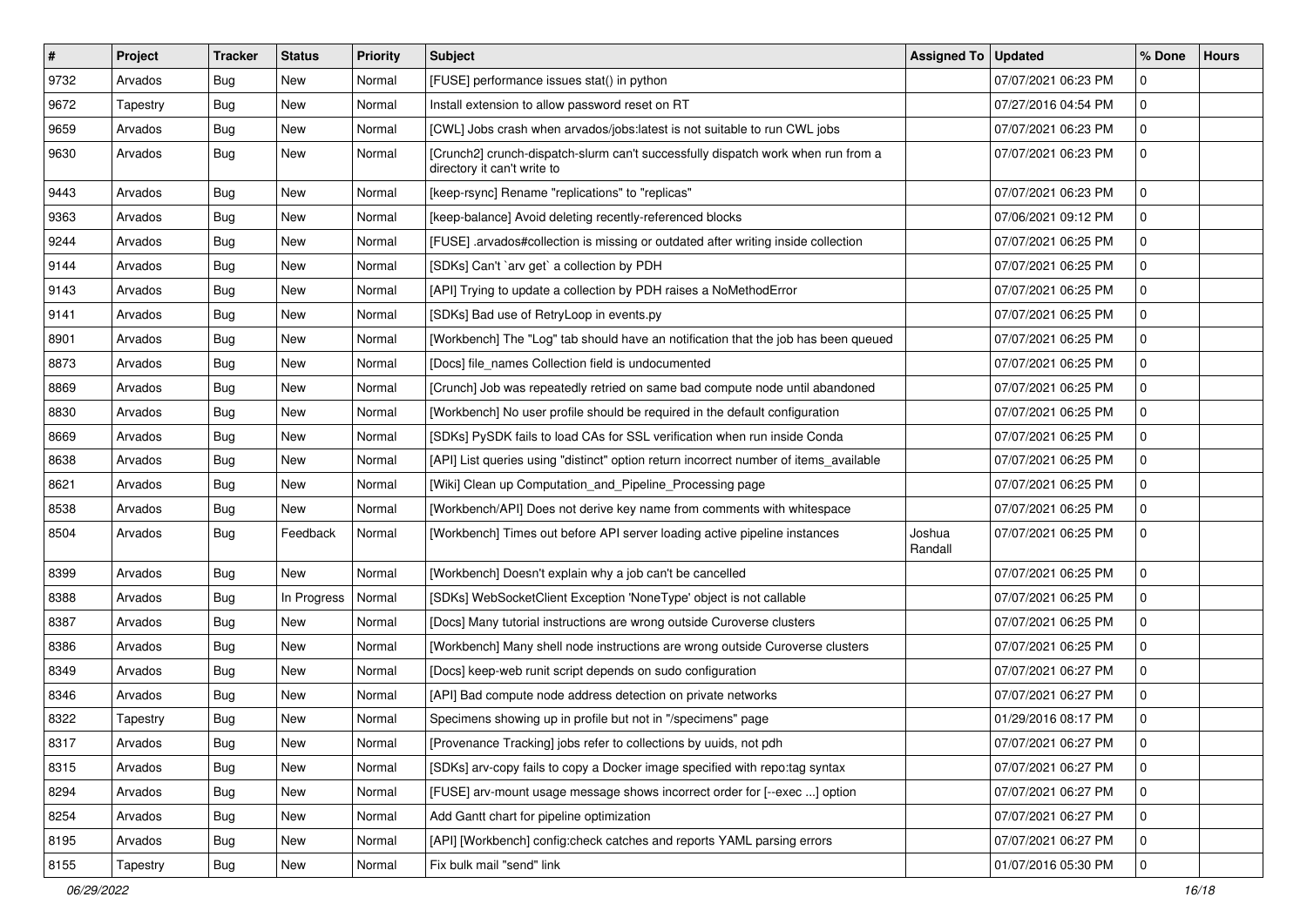| #    | Project  | <b>Tracker</b> | <b>Status</b> | <b>Priority</b> | Subject                                                                                                 | <b>Assigned To</b> | <b>Updated</b>      | % Done       | <b>Hours</b> |
|------|----------|----------------|---------------|-----------------|---------------------------------------------------------------------------------------------------------|--------------------|---------------------|--------------|--------------|
| 8148 | Arvados  | <b>Bug</b>     | New           | Normal          | [FUSE] When we give up trying to write a block, the next operation on the file should<br>fail           |                    | 07/07/2021 06:27 PM | $\mathbf 0$  |              |
| 8121 | Arvados  | <b>Bug</b>     | New           | Normal          | [CRUNCH] Fail gracefully when arvados repo doesn't exists                                               |                    | 07/07/2021 06:27 PM | $\mathbf 0$  |              |
| 8065 | Arvados  | <b>Bug</b>     | New           | Normal          | Out of memory when using arv-copy not handled gracefully                                                |                    | 07/07/2021 06:27 PM | $\mathbf 0$  |              |
| 7977 | Arvados  | <b>Bug</b>     | New           | Normal          | get rid of dependencies python-pyasn1 python-pyasn1-modules                                             |                    | 07/07/2021 06:27 PM | 0            |              |
| 7880 | Arvados  | <b>Bug</b>     | New           | Normal          | [Crunch] crunch-dispatch should run the bundled version of crunch-job specified by<br>Gemfile.lock      |                    | 07/07/2021 06:27 PM | 0            |              |
| 7826 | Tapestry | <b>Bug</b>     | New           | Normal          | Make sure that datasets which are served from Keep via get-evidence have<br>collections                 |                    | 02/07/2016 08:10 PM | 0            |              |
| 7823 | Arvados  | <b>Bug</b>     | <b>New</b>    | Normal          | ubuntu package libarvados-perl should depend on libcrypt-ssleay-perl                                    |                    | 07/07/2021 06:27 PM | $\mathbf{0}$ |              |
| 7743 | Arvados  | <b>Bug</b>     | New           | Normal          | [Workbench] Hide file preview buttons when preview isn't possible with current<br>keep-web config       |                    | 07/07/2021 06:27 PM | 0            |              |
| 7725 | Arvados  | <b>Bug</b>     | <b>New</b>    | Normal          | [Keep-store] make keep-store lookup token at runtime like keep-proxy does                               |                    | 07/07/2021 06:27 PM | 0            |              |
| 7695 | Arvados  | <b>Bug</b>     | New           | Normal          | [API] Accept collection UUID as a job's docker_image constraint                                         |                    | 07/07/2021 06:27 PM | 0            |              |
| 7673 | Tapestry | <b>Bug</b>     | New           | Normal          | OH integration token appears to time out after a while, user is presented with 'refresh<br>token'       |                    | 10/28/2015 04:18 PM | $\mathbf 0$  |              |
| 7660 | Arvados  | <b>Bug</b>     | New           | Normal          | [SDKs] PySDK one_task_per_input_file should support a num_retries argument                              |                    | 07/07/2021 06:27 PM | 0            |              |
| 7600 | Arvados  | <b>Bug</b>     | <b>New</b>    | Normal          | [Crunch] Unhelpful translation of script parameter outside script_parameters                            |                    | 07/07/2021 06:28 PM | $\mathbf 0$  |              |
| 7575 | Arvados  | <b>Bug</b>     | New           | Normal          | [Documentation] Install guide incurs RVM's sudo wrath                                                   |                    | 07/07/2021 06:28 PM | 0            |              |
| 7418 | Arvados  | <b>Bug</b>     | New           | Normal          | [SDKs] Unhelpful 404 stack trace when trying to arv-copy a collection without access                    |                    | 07/07/2021 06:28 PM | $\mathbf 0$  |              |
| 7400 | Arvados  | <b>Bug</b>     | New           | Normal          | [Workbench] node visibility as admin vs ordinary user does not line up                                  |                    | 07/07/2021 06:28 PM | 0            |              |
| 7385 | Arvados  | <b>Bug</b>     | New           | Normal          | [Workbench] Pagination sets limit on last page, causing unintended side effects                         |                    | 07/07/2021 06:28 PM | 0            |              |
| 7356 | Arvados  | <b>Bug</b>     | New           | Normal          | [Documentation] Various small bugs in the install guide                                                 |                    | 07/07/2021 06:28 PM | $\mathbf 0$  |              |
| 7342 | Arvados  | <b>Bug</b>     | New           | Normal          | [Documentation] Install guide explains a few different deployment options                               |                    | 07/07/2021 06:28 PM | 0            |              |
| 7312 | Arvados  | <b>Bug</b>     | New           | Normal          | [API] CSS+images missing on login_failure.html                                                          |                    | 07/07/2021 06:28 PM | $\mathbf 0$  |              |
| 7232 | Arvados  | <b>Bug</b>     | New           | Normal          | [Keep] keepstore should notify sysadmin about error conditions (trying harder than<br>just log.Print()) |                    | 07/07/2021 06:28 PM | $\mathbf 0$  |              |
| 7230 | Arvados  | <b>Bug</b>     | New           | Normal          | [Documentation] FUSE documentation should note granting FUSE permissions                                |                    | 07/07/2021 06:28 PM | $\mathbf 0$  |              |
| 7184 | Arvados  | <b>Bug</b>     | <b>New</b>    | Normal          | [Deployment] Test distribution packages                                                                 |                    | 07/07/2021 06:28 PM | 0            |              |
| 7170 | Arvados  | Bug            | New           | Normal          | [Documentation] Various small bugs in the CLI SDK install guide                                         |                    | 07/07/2021 06:28 PM | $\mathbf 0$  |              |
| 7166 | Arvados  | <b>Bug</b>     | New           | Normal          | [API] specifying an invalid filter should result in an error                                            |                    | 07/07/2021 06:28 PM | $\mathbf 0$  |              |
| 7158 | Arvados  | <b>Bug</b>     | New           | Normal          | [Documentation] Document installing the PySDK at a different PREFIX                                     |                    | 07/07/2021 06:28 PM | $\mathbf 0$  |              |
| 7141 | Arvados  | Bug            | New           | Normal          | [API] Advertise anonymous token in discovery document                                                   |                    | 07/07/2021 06:28 PM | 0            |              |
| 7129 | Arvados  | <b>Bug</b>     | New           | Normal          | [Documentation] RVM and passenger recipes are missing details                                           |                    | 07/07/2021 06:28 PM | 0            |              |
| 7120 | Arvados  | Bug            | New           | Normal          | [Keep] keepproxy should log real IP address                                                             |                    | 07/07/2021 06:28 PM | $\mathbf 0$  |              |